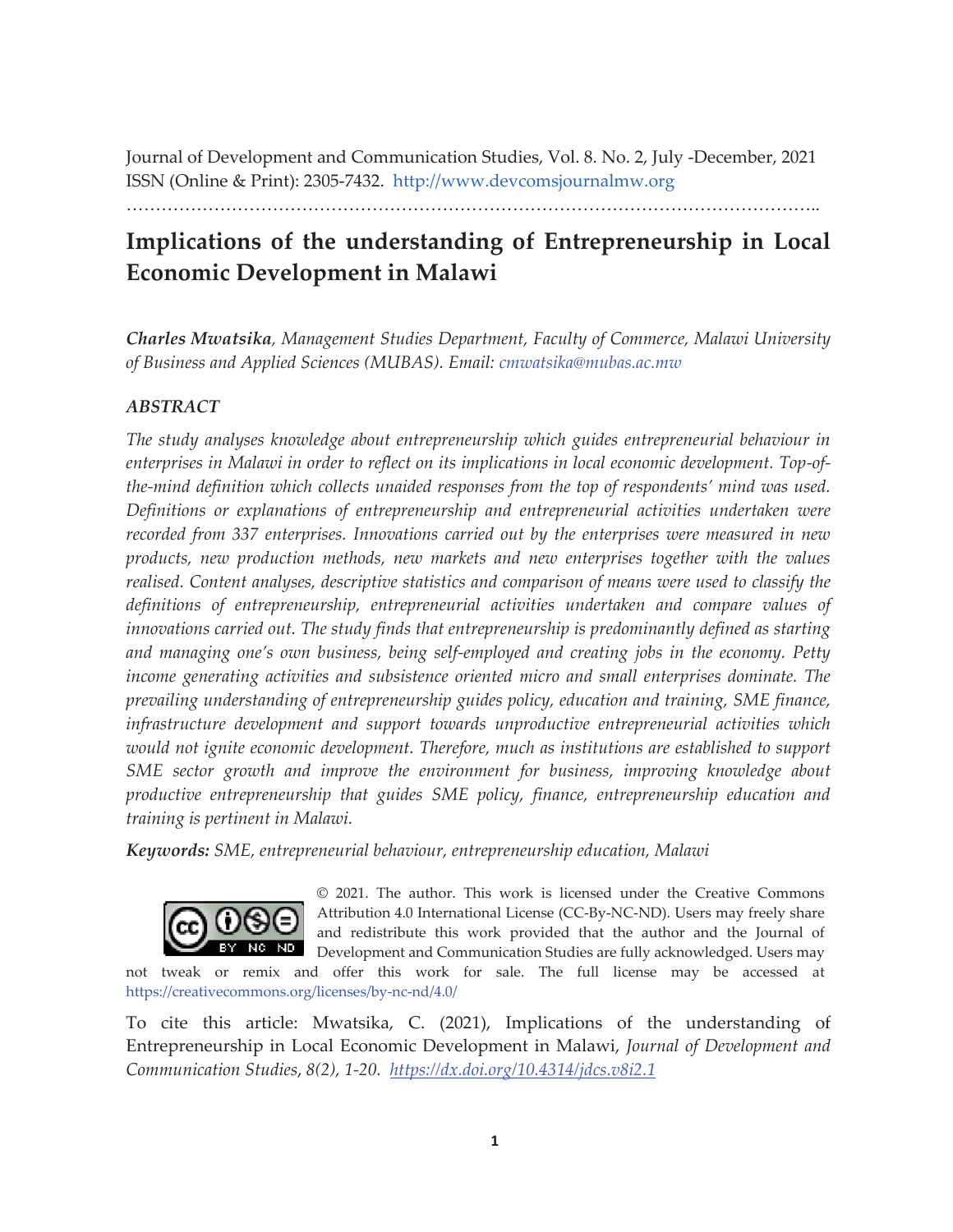## **Introduction**

Entrepreneurship has a long history of scholarly inquiry. Many scholars have explained the meaning of entrepreneurship (Gartner, 1988; Stevenson & Jarillo, 1990; Mwatsika, Kambewa & Chiwaula, 2018). The definitions of entrepreneurship are grounded in classical and neoclassical economic theories (Kirby, 2003). Cantillon (1755) is commonly cited as the originator of the term entrepreneurship (Kuratko & Hodgetts, 2007). He presents entrepreneurship as an undertaking to buy raw materials at a certain price and resell at uncertain price for a profit. Say (1816) defines entrepreneurship as coordination of the factors of production to produce goods and services. Adam Smith (1723-1790) and David Ricardo (1772-1823) (Kirby, 2003) on the other hand, perceive entrepreneurship from the supply of capital. Knight (1921) perceives entrepreneurship as bearing uncertainty whereas Schumpeter (1934) presents entrepreneurship from the creative destruction perspective as carrying out innovations. Kirzner (1973) defines entrepreneurship as perception of opportunities to create new goods and services. Leibenstein (1968) discusses 'new' entrepreneurship in Schumpeter's (1934) sense and 'routine' entrepreneurship as superintendent of the production process thereby reflecting entrepreneurship as a management function as well.

As a result of these various perceptions, there is no commonly agreed definition of entrepreneurship. Hoselitz (1952) asserts that all aspects highlighted in the definitions of entrepreneurship such as perceiving opportunities, providing capital, coordinating factors of production, bearing uncertainty and undertaking innovations are key elements associated with entrepreneurship that it is impossible to just isolate one. Nonetheless, establishing a new organisation is a popular definition of entrepreneurship (Gartner, 1988; Dollinger, 2008; Scarborough, 2013). Scholars have moved away from further attempts to expound the meaning of entrepreneurship because chances are slim of reaching a consensus on the meaning of entrepreneurship (Cole, 1959).

Entrepreneurship became a very popular concept when Schumpeter (1934) linked it to economic development. Studies theoretically supported the link between entrepreneurship and economic development (Baumol, 1968; Leibenstein, 1968; Wennekers & Thurik, 1999) and at the turn of the  $21<sup>st</sup>$  century more empirical analyses have supported the positive relationship between entrepreneurship and economic development (Chen, 2014; Hessels & van Stel, 2011; Lee & Xin, 2015; Stam & van Stel, 2009; van Stel, Carree & Thurik, 2005; Wong, Ho & Autio, 2005). This has been possible with availability of data from projects, such as the Global Entrepreneurship Monitor (GEM), which measure entrepreneurship across a large number of countries.

Following theoretical and empirical studies that support existence of a positive relationship between entrepreneurship and economic development, entrepreneurship is highly promoted in developing countries as a strategy for achieving economic development (UNCTAD, 2015) against the background of high levels of poverty and unemployment. For instance, entrepreneurship is one of the strategies within Local Economic Development (LED) which was recommended for adoption in Southern Africa Development Community (SADC) (Wekwete, 2014). LED is the collective action of stakeholders (government, private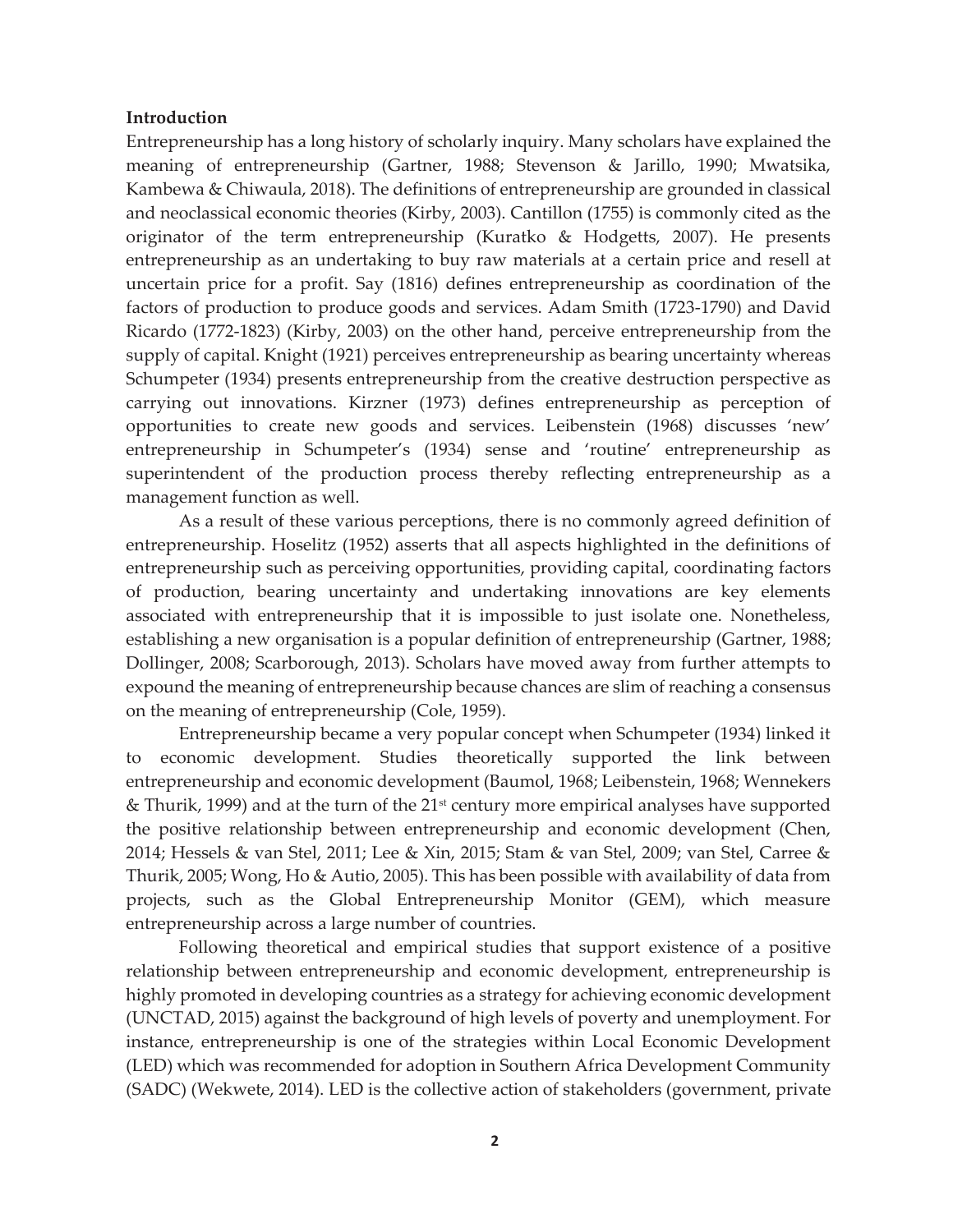sector organisations, public sector organisations and the local communities) in analysing, planning and implementing activities to initiate economic growth (Yatta, 2015). In Malawi, entrepreneurship and Small and Medium Enterprises (SME) sector growth is supported through various institutions which offer enterprise start-up support, education and training, facilitation of trade and access to markets, micro credit, establishment of rural growth centres and advocacy for legal and regulatory policy reforms (Masten & Kandoole, 1997). It is therefore not surprising that GEM finds higher rates of Total early stage Entrepreneurial Activity (TEA) in developing countries than developed countries (GEM, 2018). Malawi had a TEA rate of 35.6 percent in 2012 against 12.8 percent for the United States of America (USA) (Dalious, Mandere, Jamali-Phiri & Kaneka, 2012).

However, studies by van Stel *et al*. (2005), Stam and van Stel (2009) and Zaki and Rashid (2016) find that the relationship between entrepreneurship and economic development is positive for developed countries but negative for developing countries. Therefore, even if GEM finds higher entrepreneurial behaviour in developing countries and entrepreneurship is promoted as a strategy for economic development, it would not bring economic development in developing countries. The poor environments for business in developing countries (Legas, 2015; Olawale & Garwe, 2010) are at first sight presumed the reason for poor performance of entrepreneurship.

The Doing Business report (World Bank Group, 2020) highlights poor environments for business in developing countries. The World Bank has therefore guided policy in some developing countries to improve in key thematic areas; starting a business, access to electricity, registering property, getting credit, protecting investors, tax administration, trading across borders, enforcing contracts and resolving insolvency. Many developing countries have implemented SME policies for decades to address the binding constraints in the environments for business. Malawi for instance, over time, has scored above 60 in the areas rated by Doing Business (World Bank Group, 2020) except for access to electricity, protecting investors, enforcing contracts and resolving insolvency. Efforts continue to be taken in developing countries to improve further the environment for business and to foster SME sector growth.

Nonetheless, the problem is that despite these efforts and promotion of the SME sector, Meressa (2020) and Cassim, Soni and Karodia (2014) observe that the expected results in economic development and creation of quality jobs are not achieved in Ethiopia and South Africa respectively. Their observations reflect the contexts of other developing countries such as Malawi (GOM, 2017) and thereby support the findings of Stam and van Stel (2009) and Zaki and Rashid (2016) that entrepreneurship does not bring about economic development in developing countries despite the higher entrepreneurial behaviour. The prevailing situation which Lafuente, Acs and Szerb (2018) call the Entrepreneurship Paradox is an area of study interest in developing countries and calls for investigation into other areas of possible cause. It was noted earlier that there are multiple perspectives of what entrepreneurship means from both the classical and neoclassical economic theorists; Cantillon (1755), Say (1816), Knight (1921), Schumpeter (1934) and Kirzner (1973). Perceiving entrepreneurship as coordinating factors of production, establishing a new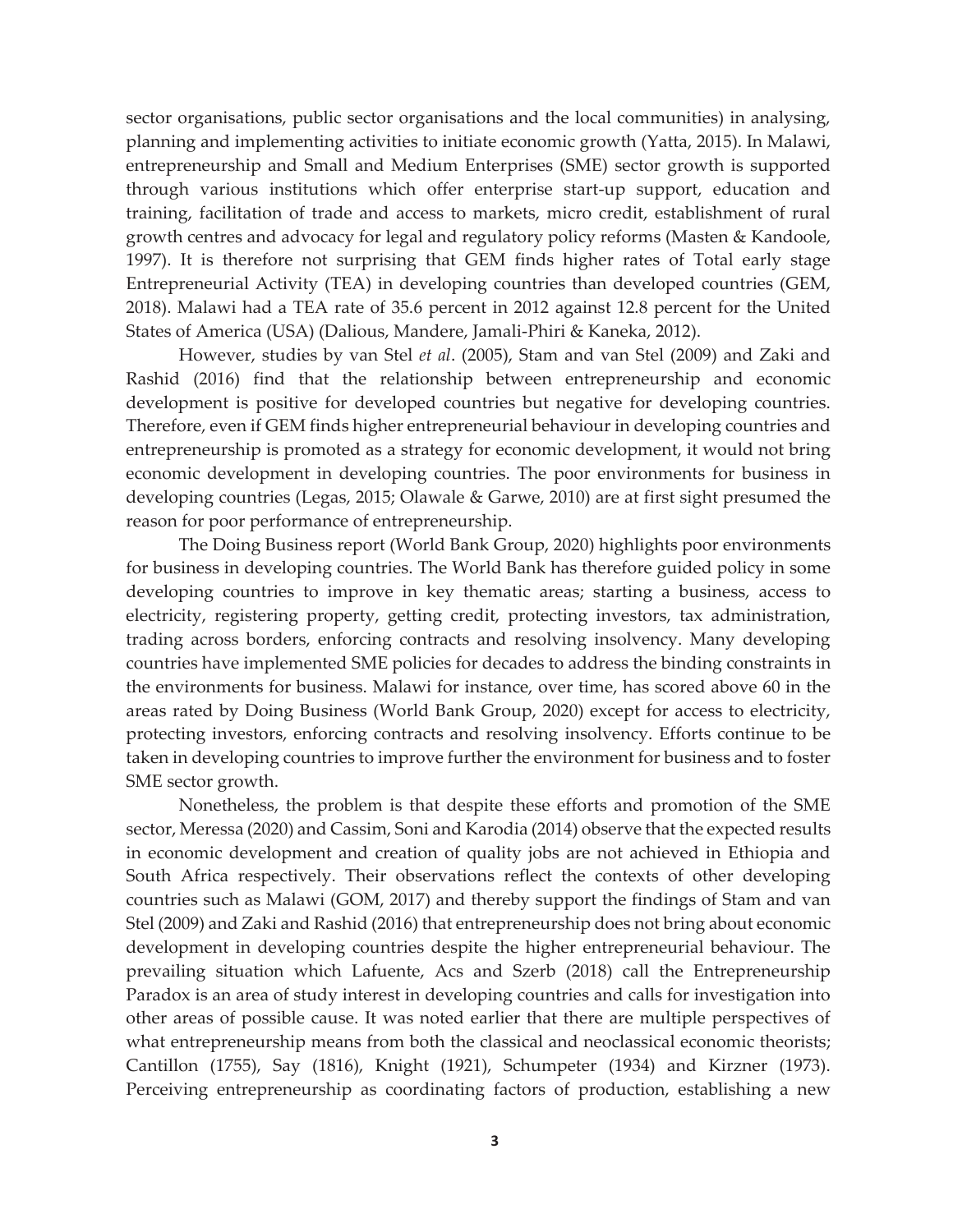organisation, perception and exploitation of opportunities, carrying out innovations or as management function has the potential to guide in undertaking contrasting activities as entrepreneurship with varying effects on the economy. Little is still known about the types and rates of entrepreneurship undertaken in developing countries and how it affects economic growth or not (Sheriff, Muffatto & Cooper, 2016; Autio, 2008) because not many least developed and developing countries especially from Sub Saharan Africa are included in cross country entrepreneurship studies.

This study, therefore, isolates to investigate the understanding of entrepreneurship in Malawi, a least developed country in Southern Africa, assess what is undertaken as entrepreneurship and reflect on the potential implications in LED. Literature is reviewed on the prevailing understanding of entrepreneurship in developed countries and the focus of policy in order to contrast with the contexts of developing countries. The rest of the paper is presented as follows: first, a highlight of the evolution of the meaning of entrepreneurship and its various perceptions is presented. Thereafter, the prevailing understanding of entrepreneurship and policy focus between developed and developing countries is contrasted. The methodology used to conduct the study is presented followed by the results and their discussion. The discussion of the results focuses on the implications on policy and LED. The conclusion is drawn with recommendations and a highlight of areas for further study.

### **Meanings of Entrepreneurship**

The definitions of entrepreneurship are grounded in Cantillon (1755), Say (1816), Schumpeter (1934) and Kirzner (1973). Cantillon (1755) is cited as the originator of the term entrepreneurship (Kuratko & Hodgetts, 2007). He presents entrepreneurship as the perception of market discrepancies, buying of raw materials at certain prices to rework them up and resell at uncertain prices for a profit. Say (1816) defines entrepreneurship as the coordination of factors of production (capital, land and labour) to produce goods and services. Schumpeter (1934) defines entrepreneurship as carrying out innovations which disrupt markets, create new disequilibrium and ignite economic development and Kirzner (1973) defines entrepreneurship as perception and exploitation of opportunities. Various meanings of entrepreneurship are generated from these definitions.

From Cantillon's (1755) conceptualisation, individuals who undertake the entrepreneurial function are essentially self-employed, face risks on future resell prices and live under income uncertainty. It is therefore common to have definitions of entrepreneurship which highlight risk taking as a key element of entrepreneurship (Dollinger, 2008; Hisrich, Peters & Shepherd, 2009) and self-employment to be perceived synonymously with entrepreneurship (Evans & Jovanovic, 1989). Cantillon's (1755) entrepreneurship is the activity which moves markets towards the state of equilibrium (Walras, 1954) and therefore it is an important activity in economic theory (Cornelius, Landstrom & Persson, 2006).

In Say's (1816) definition, coordination of factors of production is interpreted in two separate ways. First, it implies bringing together factors of production (capital, land and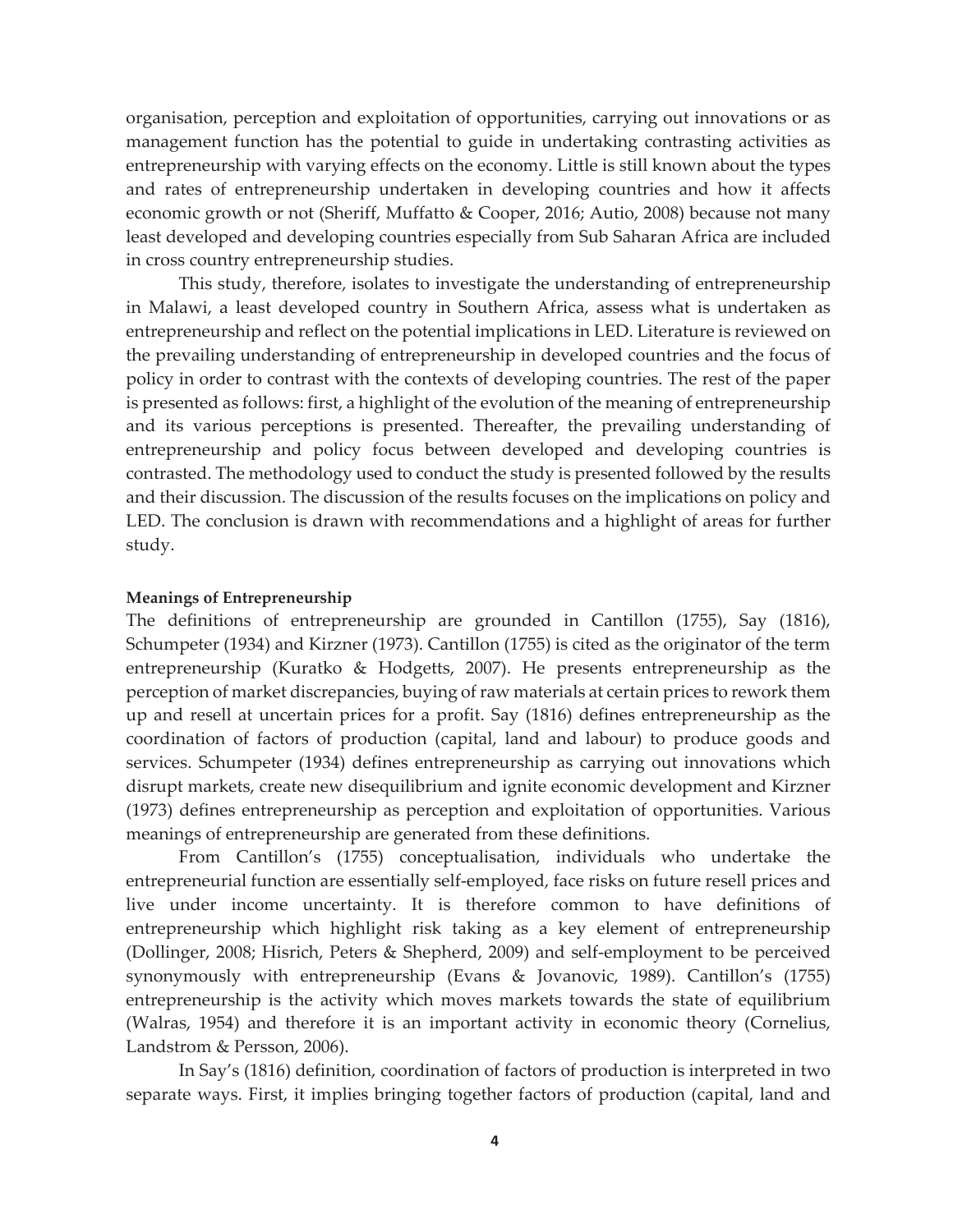labour) to create the new organisation which produces goods and services and second, it implies management of factors of production within the production process, which Leibenstein (1968) refers to as 'routine' entrepreneurship. As such, some scholars define entrepreneurship simply as creation of a new organisation (Gartner, 1988; Dollinger, 2008) or a new company (Howell, 1972) or a new business (Hornaday & Bunker, 1970; Hull, Bosley & Udell, 1980; Mescon & Montanari, 1981). Referring entrepreneurship to superintendent of the production process equates entrepreneurship to a management function (Leibenstein, 1968). The challenge of defining entrepreneurship as creation of a new business (Hornaday & Bunker, 1970; Hull *et al*., 1980; Mescon & Montanari, 1981) lies is in the definition of a business. Brown and Clow (2007) define business as any commercial activity which seeks profit by providing goods or services to others in exchange for money. In most developed countries a new business refers to a formal employing firm whereas in developing countries a new business includes any petty income generating activity. That means undertaking to start a new business may mean contrasting establishments between developed and developing countries. Starting a new business is nonetheless the meaning of entrepreneurship used in GEM methodology (Bosma *et al*., 2012) and it shows higher levels of entrepreneurial behaviour in developing countries than developed countries (GEM, 2018).

A reflection on the relative importance of the factors of production in undertaking entrepreneurship has Adam Smith (1723-1790) and David Ricardo (1772-1823) (Kirby, 2003) view entrepreneurship from the perspective of supplying capital. That highlights supply of capital as one of the important aspects of entrepreneurship. Knight (1921) on the other hand, differentiates risk taking from uncertainty bearing and emphasises that entrepreneurship is all about the latter. Some definitions, therefore, refer entrepreneurship as involving both financial risk taking and bearing of uncertainty (Hisrich *et al*., 2009; Dollinger, 2008).

While carrying out innovations is the modern understanding of entrepreneurship (Henrekson & Sanandaji, 2014) and central to economic development, Schumpeter (1934) particularly refers to radical (discontinuous) innovations even though he acknowledges that incremental improvements can bring economic development over time. Mwatsika *et al*. (2018) highlight the categories of innovations and guiding definitions for each. Kirzner (1973) enters the space created by Schumpeter's (1934) theory and describes entrepreneurship as the perception and exploitation of opportunities brought by the discontinuous innovations. The opportunities refer to chances for imitation or application of new knowledge which may result in the creation of further innovations. Innovations, therefore, become a key output of entrepreneurship and other scholars have been guided by both Schumpeter (1934) and Kirzner (1973) to define entrepreneurship with reference to identification and exploitation of opportunities and creation of innovations (Drucker, 1985; Stevenson & Jarillo, 1990; Gries & Naude, 2011; Berglund & Holmgren, 2013). Timmons (1989) and Hisrich *et al*. (2009), in their definitions of entrepreneurship, refer to innovations as something new with value. Therefore, scholars' definitions of entrepreneurship align with both the classical and neoclassical economic theories and highlight perception of opportunity, financial risk taking, uncertainty bearing, management of factors of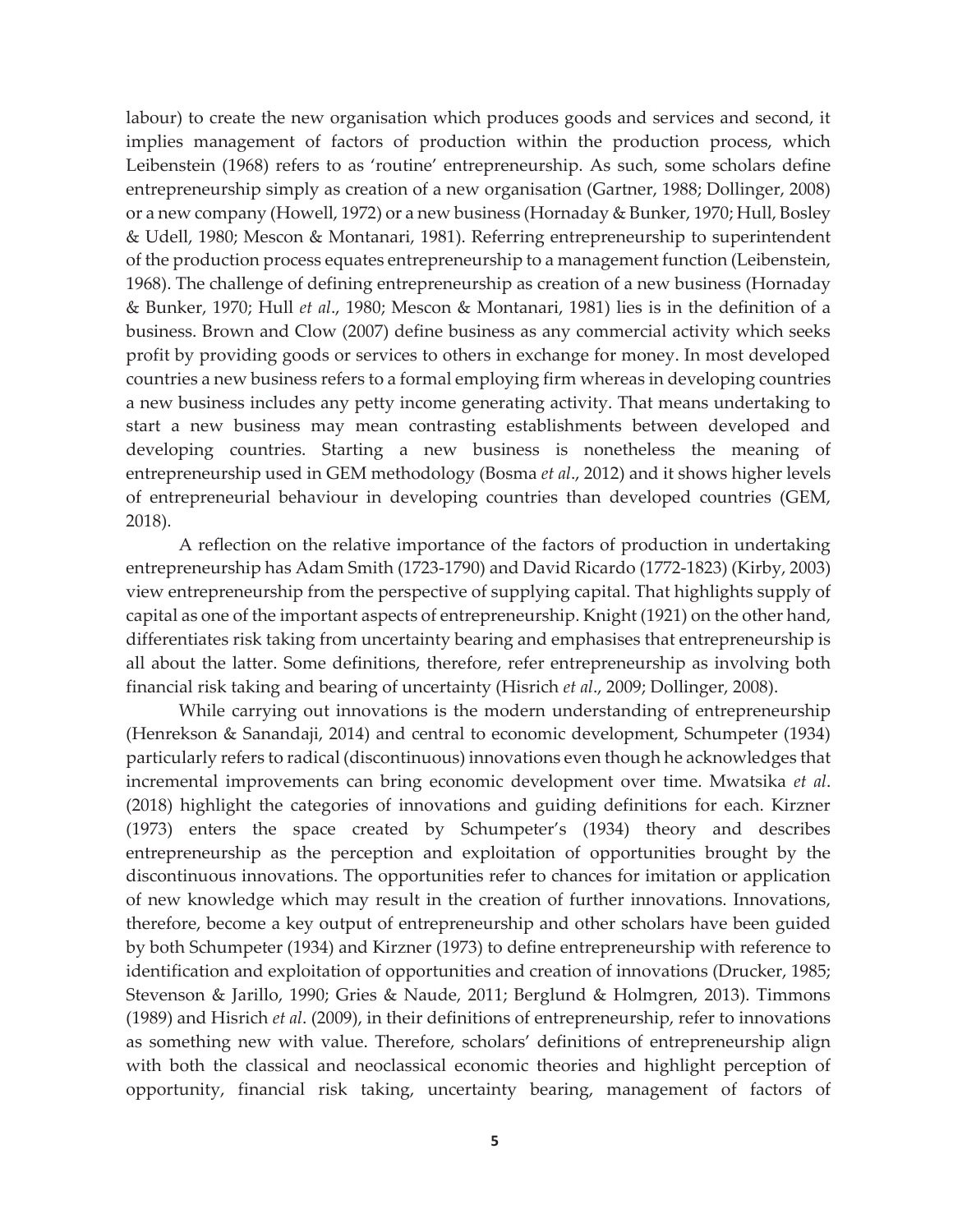production, creation of innovations, and creation of new organisations as key elements of entrepreneurship. Creation of a new organisation or a new business remains a commonly used definition of entrepreneurship (Gartner, 1988; Dollinger, 2008; Hornaday & Bunker, 1970; Hull *et al*., 1980; Mescon & Montanari, 1981).

Entrepreneurial behaviour undertaken in an economy is therefore frequently perceived through the prevalence of new organisations or new businesses. Although new organisations can be classified based on type of ownership (sole proprietorship or Limited Liability Corporation), age (new, young or mature), motivation for establishment (necessity motivated or opportunity motivated), objectives (profit making or non-profit making) and growth orientation (subsistence or high growth), size (micro, small, medium or large) is the most prominent distinction for new organisations. New organisations are expected to start small and grow over time (Churchill & Lewis, 1983). As such it becomes convenient to identify new organisations with the prevalence of Micro Small and Medium Enterprises (SMEs) in the economy even though some organisations remain small for their entire life span. Prevalence of SMEs is therefore commonly used as the indicator of entrepreneurship and SMEs are perceived synonymously with entrepreneurship (Henrekson & Sanandaji, 2014; Acs & Virgill, 2009). The perception of entrepreneurship through SMEs blind sides the modern view of the concept as creation of innovations as Shane (2009) observes that most SMEs do not undertake innovations.

### **Entrepreneurship in Developed and Developing Countries**

Perception of entrepreneurship through the prevalence of SMEs is common in both developed and developing countries. SMEs are important for economic development. They create over 65 percent of employment and contribute 55 percent to Gross Domestic Product (GDP) in developed Organisation for Economic Cooperation and Development (OECD) countries (OECD, 2004) and 60-90 percent of employment and contribute 25-65 percent to GDP in developing countries in Sub Saharan Africa (Lafuente *et al*., 2018).

The first difference between developed and developing countries is in the cut off points to distinguish SMEs from large organisations. The largest number of developed countries defines SMEs with a cut off point of zero to 250 employees (Ayyagari, Beck & Demirquc-Kunt, 2003) although some have higher cut off points. For instance, Canada and the USA have cut off points for SME category of 499 employees (Berisha & Pula, 2015) while China has a cut off point of 999 employees (Lee & Xin, 2015). On the other hand, most developing countries in Sub Saharan Africa have cut off points of 100 employees (Hidayet *et al*., 2010). Therefore there would be some differences in the influence of SMEs on productivity and growth between developed and developing countries especially from those that are in the SME category in developed countries but are considered large in developing countries.

The second difference is in the levels of entrepreneurship recorded between developed and developing countries. Using self-employment as a proxy measure of entrepreneurship, the International Labour Organisation (ILO, 2015) finds higher levels of entrepreneurship in developing countries than developed countries. GEM (2018), furthermore, shows higher rates of Total early stage Entrepreneurial Activity (TEA) in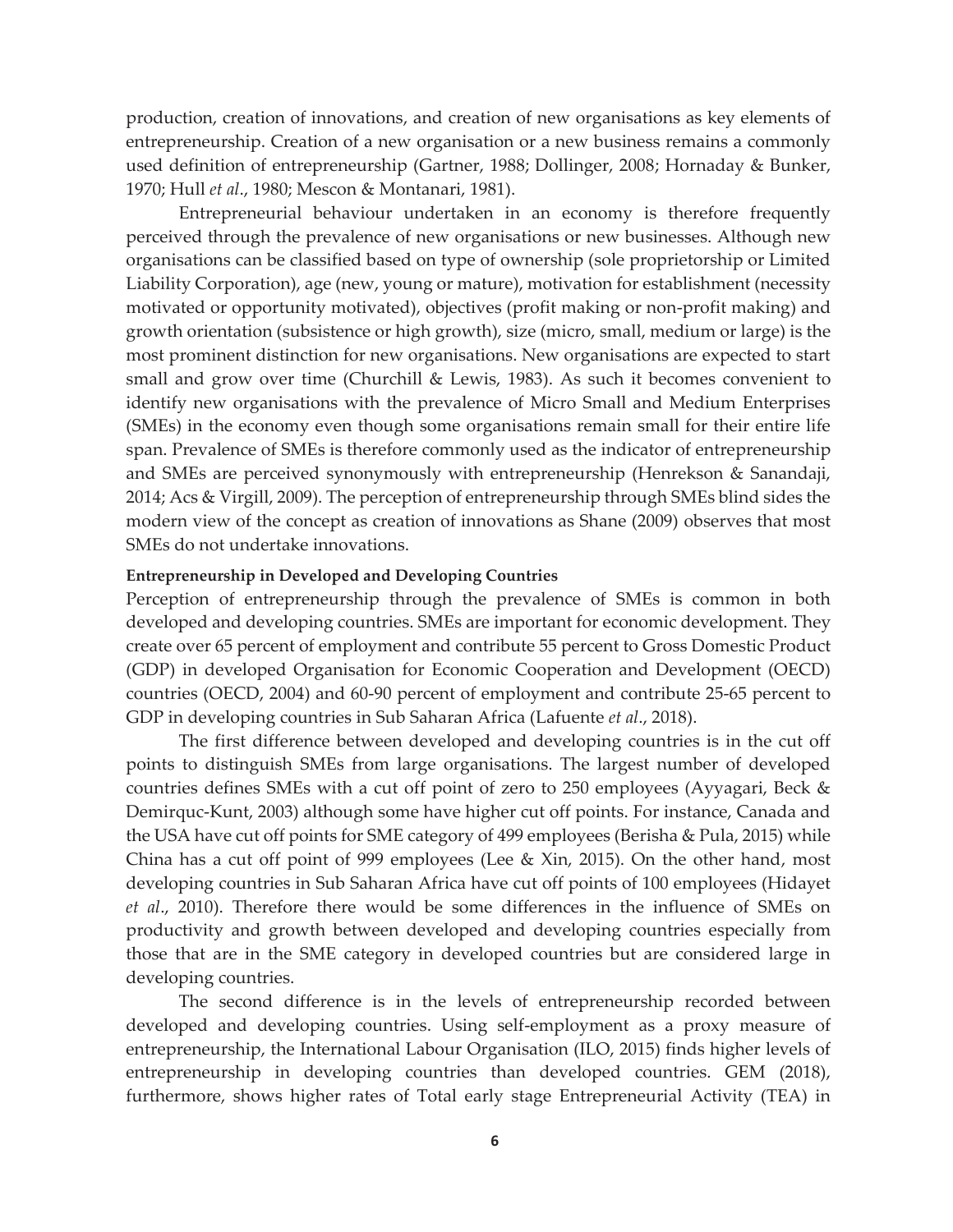developing countries than developed countries. In contrast, developed countries have higher levels of entrepreneurship than developing countries when new firm start-ups are used to measure entrepreneurship (Munemo, 2012). This highlights the differences in the formality of businesses between developed and developing countries. There is a higher prevalence of the informal sector in developing countries than developed countries with implications on job creation and economic growth (Auriol, 2013).

The third difference is in the effect of entrepreneurship on economic development. van Stel *et al*. (2005) and Zaki and Rashid (2016) find that entrepreneurship has a positive relationship with economic growth in developed countries but a negative relationship in developing countries. Furthermore, Fritsch and Mueller (2004) and Acs and Mueller (2008) find that new firm start-ups which are more prevalent in developed countries (Munemo, 2012) account for a high share of employment growth. That means most of the enterprises created in developed countries would create more jobs than those created in developing countries. There are therefore growing acknowledgements through observations (Meressa, 2020; Cassim *et al*., 2014) and studies (Stam & van Stel, 2009) that entrepreneurship does not bring economic development in developing countries but in developed countries.

Various reasons have been put forward for the occurrence of this phenomenon. Baumol (1990) discusses productive and unproductive entrepreneurship where the environment for business is perceived a key influence on productivity of entrepreneurship. It is therefore accepted that for economic development to take place certain institutions must be present to guide productive entrepreneurial behaviour. Doing Business report (World Bank Group, 2020) highlights deficiencies in the environments for business in developing countries especially in Sub Saharan Africa. Other studies (Legas, 2015; Olawale & Garwe, 2010) highlight challenges affecting SME sector growth and entrepreneurship in Sub Saharan African countries. Lafuente *et al*. (2018) find that economic performance is not linked to high rate of entrepreneurial behaviour as recorded in most developing countries by GEM (2018) but to a healthy institutional setting, the entrepreneurial ecosystem. They further note that Sub Saharan African countries have the weakest entrepreneurial ecosystems which negatively affect entrepreneurship and SME sector growth. Therefore the fourth difference between developed and developing countries is in the environments for business. World Bank Group (2020) observes that despite improvements registered in developing countries, they still lag far behind developed countries in the state of environments for business.

The poor environments for business are thereby perceived the main reason for lack of SME sector growth and the negative relationship between entrepreneurship and economic development in developing countries (World Bank Group, 2020; Lafuente *et al*., 2018). As such, other scholars have advocated the importance of instituting an entrepreneurial ecosystem to support entrepreneurial behaviour and economic development in developing countries (Lafuente *et al.*, 2018; Mwatsika, 2018; Stam & Spigel, 2016).

Developing countries, therefore, focus much attention to improve the environments for business and it is noted that SME policies in both developed and developing countries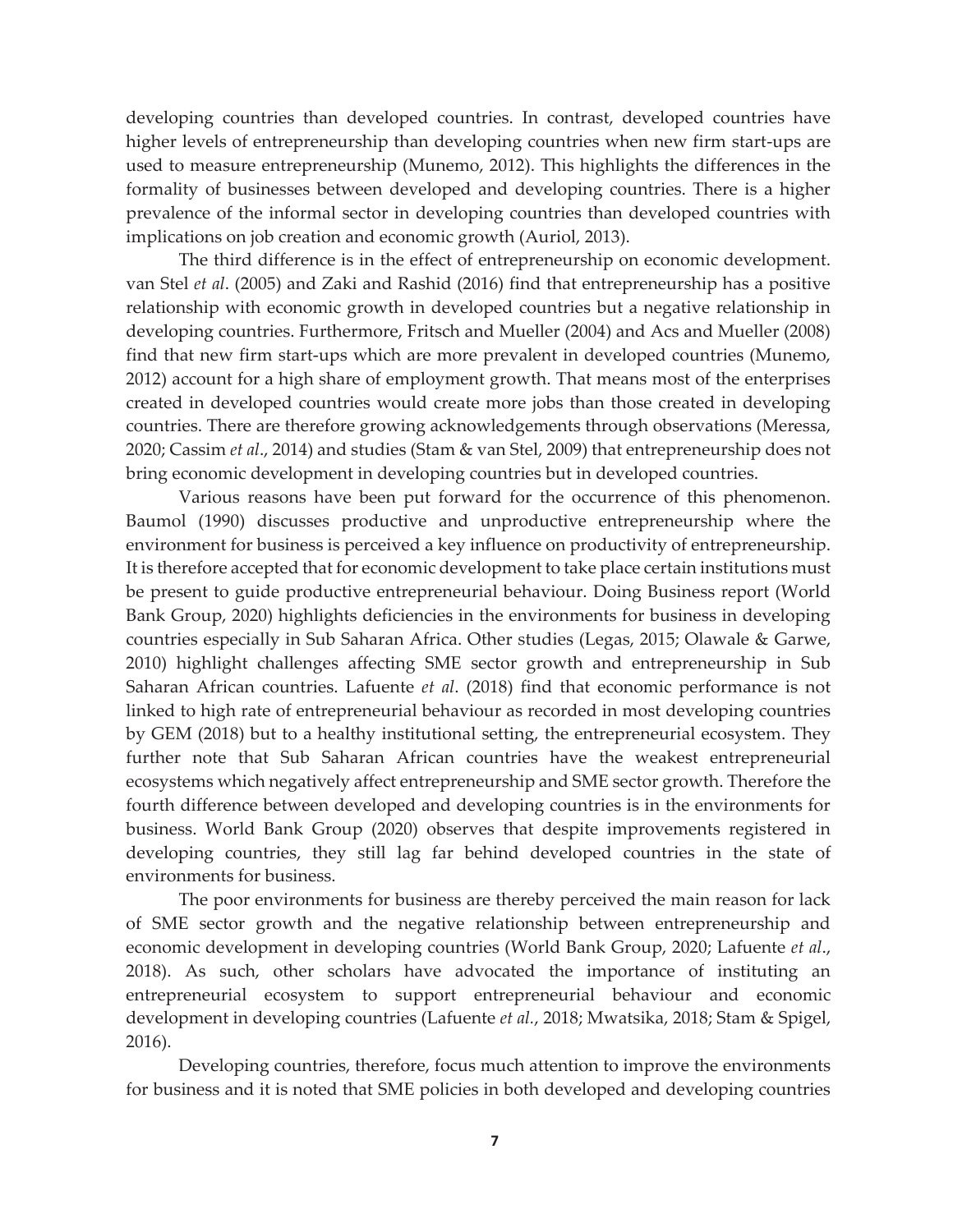focus on similar thematic areas for improvement. A quick look at SME policies for Ethiopia (2016), Malawi (2012), Namibia (2016), Rwanda (2010), Tanzania (2002), Uganda (2015) and Zambia (2008) shows that SMEs are considered important for economic development in these countries. The SME policies focus on improving institutional, legal and regulatory frameworks, access to finance, access to markets, access to infrastructure, education and training, product development and value addition, technology and research and development (R&D) and access to business development and support services among other areas. Some SME policies are specifically guided by Doing Business of the World Bank Group. Similarly, OECD (2019) highlights SME policy trends in OECD countries which focus on improving institutional and regulatory frameworks (access to markets, smart regulation and digitalisation), scaling up SME capacity (SME technology uptake, innovation and up-skilling) and creating supportive environments for SMEs (scaling up networks, access to finance and better infrastructure). However, the difference in SME policy between developed countries and developing countries is that policy in developing countries targets SME sector growth in general whereas policy in developed countries focuses deliberately on High Growth SMEs (HGSMEs) (OECD, 2010).

OECD (2010) defines HGSMEs as organisations with 10 employees at the beginning of the observation period which achieve a minimum of 20 percent growth annually for three consecutive years. It is necessary to note that high growth is a phase in the life cycle of a business (Churchill & Lewis, 1983) although only a small proportion of SMEs enter that phase (Anyadike-Danes *et al*., 2009). HGSMEs are nonetheless of interest because studies have found that they innovate, increase productivity and create more net jobs (OECD, 2010). Mamburu (2017) found that HGSMEs add around twice as much real value to output and are more profitable than other firms. Stam and van Stel (2009) found that high growth organisations contribute to the macroeconomic growth in developed countries. It is of further interest to note that HGSMEs can be found in all economic sectors even primary sectors which are predominant in developing countries (Mamburu, 2017). The realisation of the importance of HGSMEs in developed countries guides policy towards the creation of a business environment which encourages innovation and competitiveness and support high growth (OECD, 2019; 2010). This contrasts significantly with the focus of SME policy in most developing countries in Sub Saharan Africa.

The review shows some of the key differences between developed and developing countries in types as well as levels of entrepreneurial behaviour, effects of entrepreneurship on economic development and the state of environments for business. Although developing countries have improved the state of environments for business substantially, the expected results in economic development and new quality jobs are not achieved (Meressa, 2020; Cassim *et al*., 2014). The SME policies in developed and developing countries aim to improve in similar areas with the main difference in that policy in developed countries focuses on HGSMEs whereas policy in developing countries focuses on SME sector growth in general. The focus on innovation, competition and high growth in developed countries is guided by neoclassical economic theories. As developing countries continue to improve the environments for business and establish institutions to support entrepreneurship, the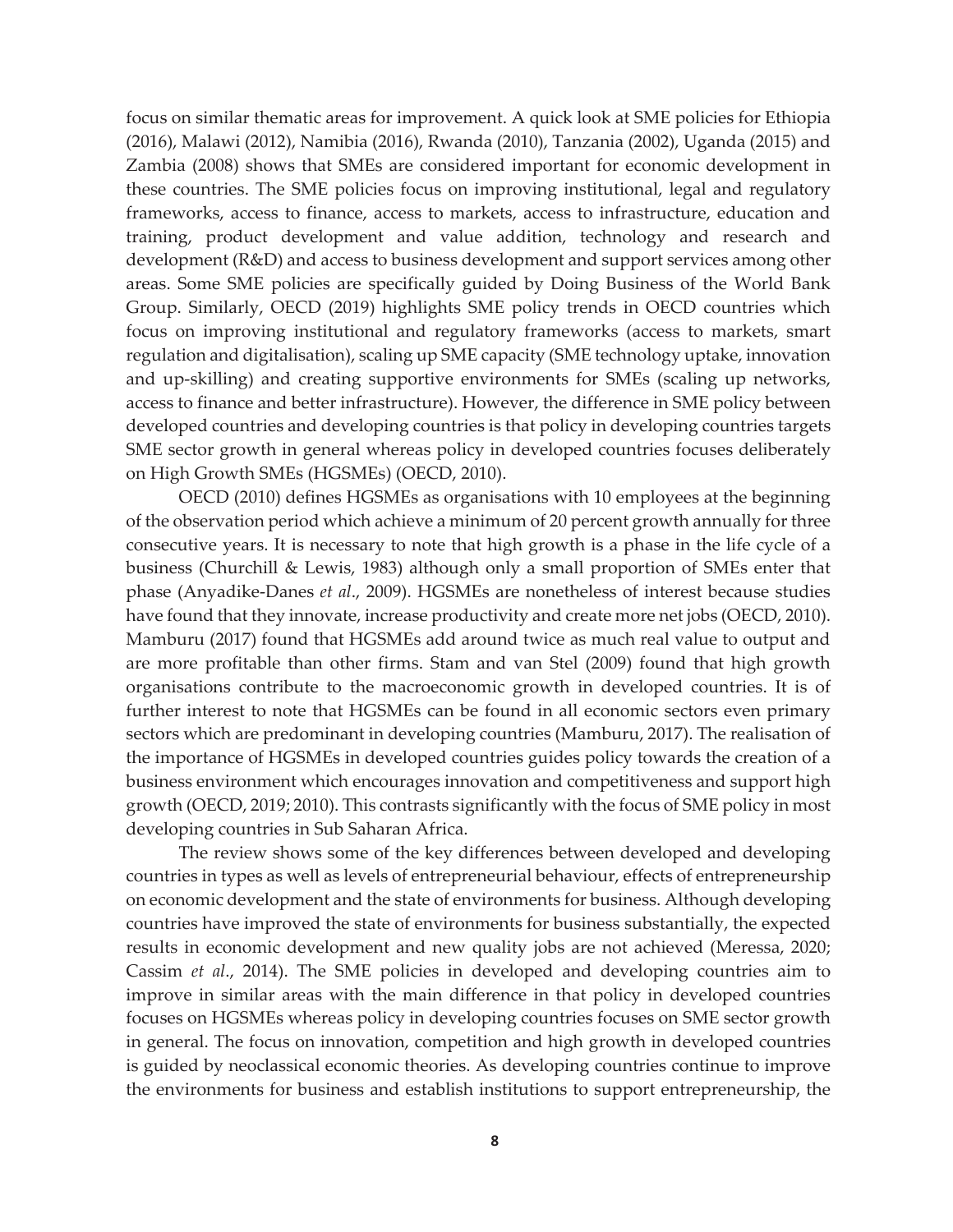effect on economic development will depend on entrepreneurial activities undertaken. The Theory of Planned Behaviour (Ajzen, 1991) Figure, 1, provides attitude, subjective norms and perceived behavioural control as the key elements which influence intentions towards particular behaviour.





Within entrepreneurship, knowledge about the concept informs attitudes, subjective norms and perceived behavioural control. Attitude refers to the mental and neural state exerting readiness and influence upon the individual's objectives (Allport, 1935) and subjective norms are the individual's standard custom or beliefs which guide personal perceptions towards behaviour (Ajzen, 1991). Perceived behavioural control refers to self-efficacy which Bandura (1987) defines as an individual's self confidence in a given domain based on selfperceptions on skills and abilities. Entrepreneurial intention, which Thomson (2009) defines as self-acknowledged opinion to set up a new business, is positively influenced by these factors and scholars (Douglas & Shepherd, 2002) found a strong link between intentions and actual entrepreneurial behaviour. Therefore within this framework, even though entrepreneurial behaviour is influenced by the context of institutions (Lafuente *et al*., 2018), knowledge about entrepreneurship informs the entrepreneurial behaviour undertaken. It is thereby necessary to investigate knowledge about entrepreneurship which guides what is undertaken in developing countries in order to reflect on its implications on local economic development.

# **Methodology**

The study applied Top-of-the-mind definition approach (Lee, 2011) to collect unaided responses on the meaning of entrepreneurship from 337 enterprises in three cities (Blantyre,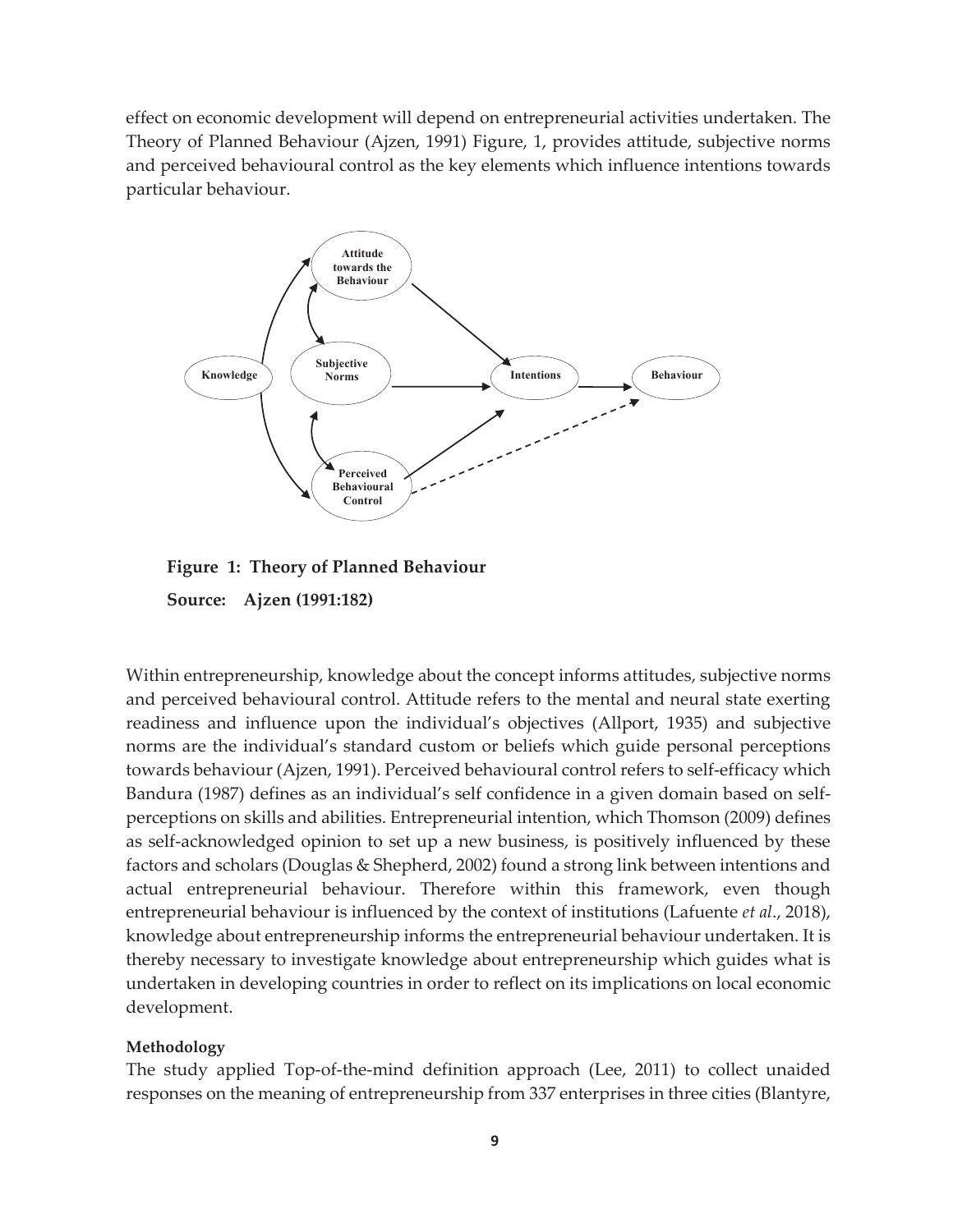Lilongwe and Mzuzu) and three rural growth centres (Jenda in Mzimba, Monkey Bay in Mangochi and Thekerani in Thyolo) in Malawi. Respondents were asked to define or explain how they understood the term entrepreneurship from the top of their minds and furthermore to explain or list the activities their enterprises had undertaken which were considered acts of entrepreneurship based on their understanding of the term. Details were also collected on innovations the enterprises carried out over the past one year which included new products and the exchange values realised, new methods of production and their investment values and new markets entered and exchange values realised. Furthermore, details were collected on age of the enterprises, types of ownership, registration, motivations for establishment, objectives of enterprises, current numbers of employees and numbers of employees a year earlier. These details were used to categorise enterprises as either new or old, sole proprietorship or Limited Liability Corporation, formal or informal, necessity motivated or opportunity motivated, profit making or nonprofit making, size of enterprise (micro, small, medium or large) and movement in the number of employees to denote growth or lack of it. A new enterprise was defined as the one with a payroll above zero in a given year and did not exist in the previous year (Godin, Clemens & Veldhuis, 2008). An interviewee filled questionnaire was used to collect the responses in face to face interviews with owners or managers of enterprises studied.

# **Limitation of study**

Malawi is one of the least developed countries in Sub Saharan Africa. Although countries in Sub Saharan Africa have similarities, their populations differ in human development, education and literacy levels among others. Therefore, the transfer of the understanding of entrepreneurship and its implications on local economic development to other developing countries must be considered.

# **Results and Discussion**

**Table 1** presents descriptive statistics of the enterprises studied. The higher prevalence of sole proprietorship, necessity motivated and self-employed, micro and small enterprises is outstanding. These are the enterprises scholars (Auriol, 2013; Shane, 2009) have referred to as unproductive for economic development. Although 53.7 percent were formal (registered) enterprises, the registration referred to the Business Names Registration. The majority of enterprises still operated in the informal sector as there were only 5.6 percent limited liability companies in the sample.

# **Table 1: Descriptive Statistics of Enterprises studied (n=337)**

| No. | <b>Detail</b>     | Category                 | Frequency Percent |      |
|-----|-------------------|--------------------------|-------------------|------|
|     | Type of Ownership | Sole proprietorship      | 318               | 94.4 |
|     |                   | Limited Liability Compar | -19               | 5.6  |
| 2.  | Age of Enterprise | Old (Above 1 year old)   | 307               | 91.1 |
|     |                   | New (Up to 1 year old)   | 30                | 8.9  |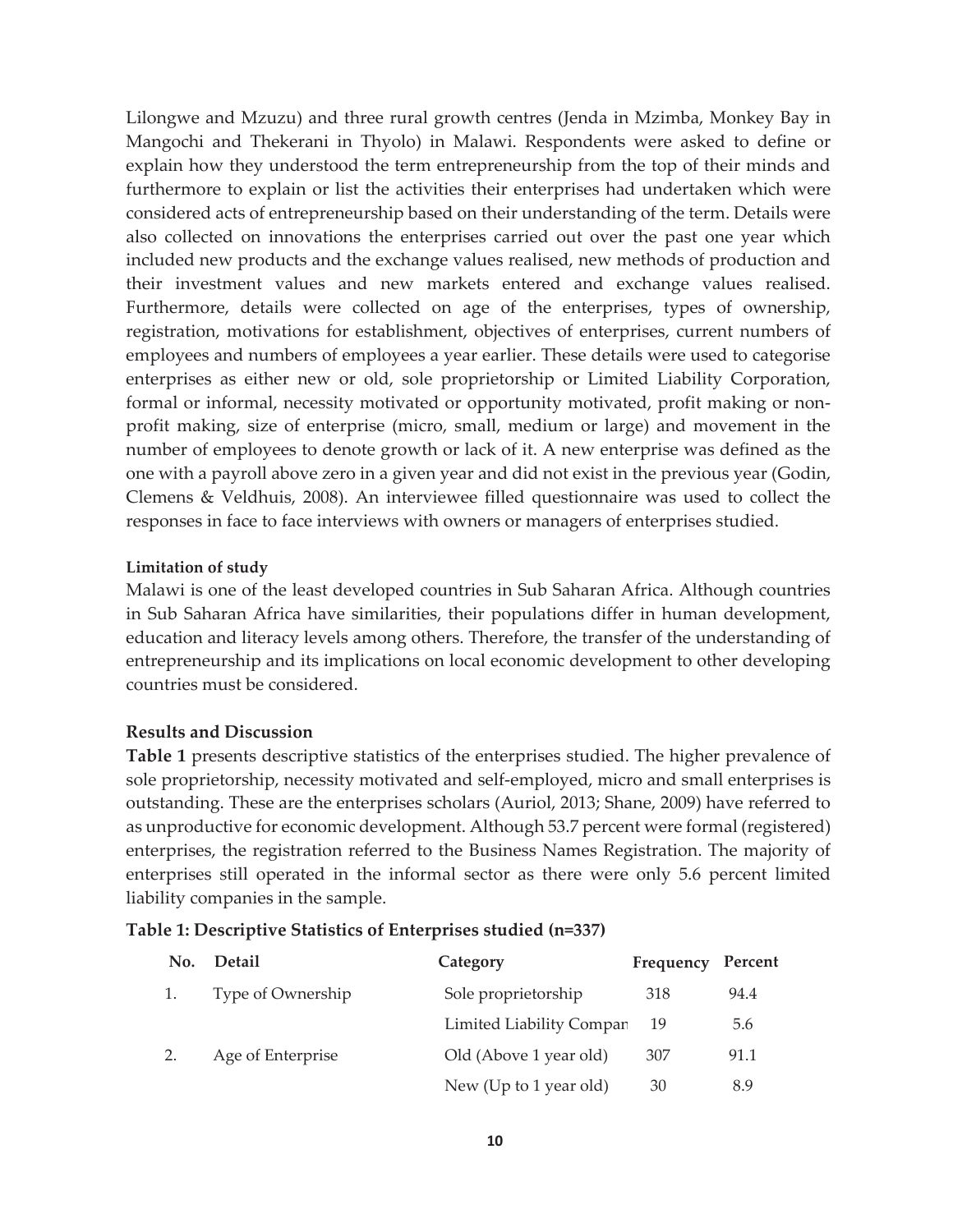| 3. | Motivation for establishment<br>Necessity motivated |                         | 273 | 81   |
|----|-----------------------------------------------------|-------------------------|-----|------|
|    |                                                     | Opportunity motivated   | 64  | 19   |
| 4. | Objective of Enterprise                             | Profit making           | 325 | 96.4 |
|    |                                                     | Non-profit making       | 12  | 3.6  |
| 5. | Size of Enterprise                                  | Micro                   | 157 | 46.6 |
|    |                                                     | Self employed           | 98  | 29.1 |
|    |                                                     | Small                   | 71  | 21.1 |
|    |                                                     | Medium                  | 9   | 2.7  |
|    |                                                     | Large                   | 2   | 0.6  |
| 6. | Formality of Enterprise                             | Formal (Registered)     | 181 | 53.7 |
|    |                                                     | Informal (Unregistered) | 156 | 46.3 |

Through Table 2, it is observed that very few enterprises undertook innovations and the mean values of innovations were very low. Creating new methods of production and creating new markets were the least undertaken entrepreneurial activities denoting lack of investment in new systems and processes and lack of efforts to seek and enter new markets.

### **Table 2: Number of Enterprises who carried out Innovations and their Value**

#### **FREQUENCY AND MEAN VALUES MK'000\***

#### $n = 337 (100\%)$

| <b>New Enterprises</b>       |      | <b>New Products</b> |  | <b>New Production</b><br><b>Methods</b>                | <b>New Markets</b> |                        |               |
|------------------------------|------|---------------------|--|--------------------------------------------------------|--------------------|------------------------|---------------|
| Frequency<br>(Percent) Value | Mean | Frequency           |  | Mean Frequency Mean<br>(Percent) Value (Percent) Value |                    | Frequency<br>(Percent) | Mean<br>Value |
| $30(8.9\%)$ 1,981            |      | 84 (25%) 8,942      |  | 7(2%)                                                  | 1,281              | $4(1.2\%)$             | 1,058         |

**\*Exchange rate: Malawian Kwacha (MK) 745 = USD\$1** 

The results also showed that of the 30 new enterprises in the sample, none were limited liability companies. They were all sole proprietorship enterprises with a low average present worth of USD\$ 2,659 denoting low capitalisation of start-ups. At least 25 percent of enterprises created new products. However, most of the new products were new at organisation level and few at country level. Most new products were imitations from the internet which was cited as one of the sources of new product ideas by most enterprises that created new products. None of the enterprises studied had an R&D programme for new products development.

Results on the understanding of entrepreneurship are presented in Table 3. It is interesting to note that creating jobs was perceived as the meaning of entrepreneurship by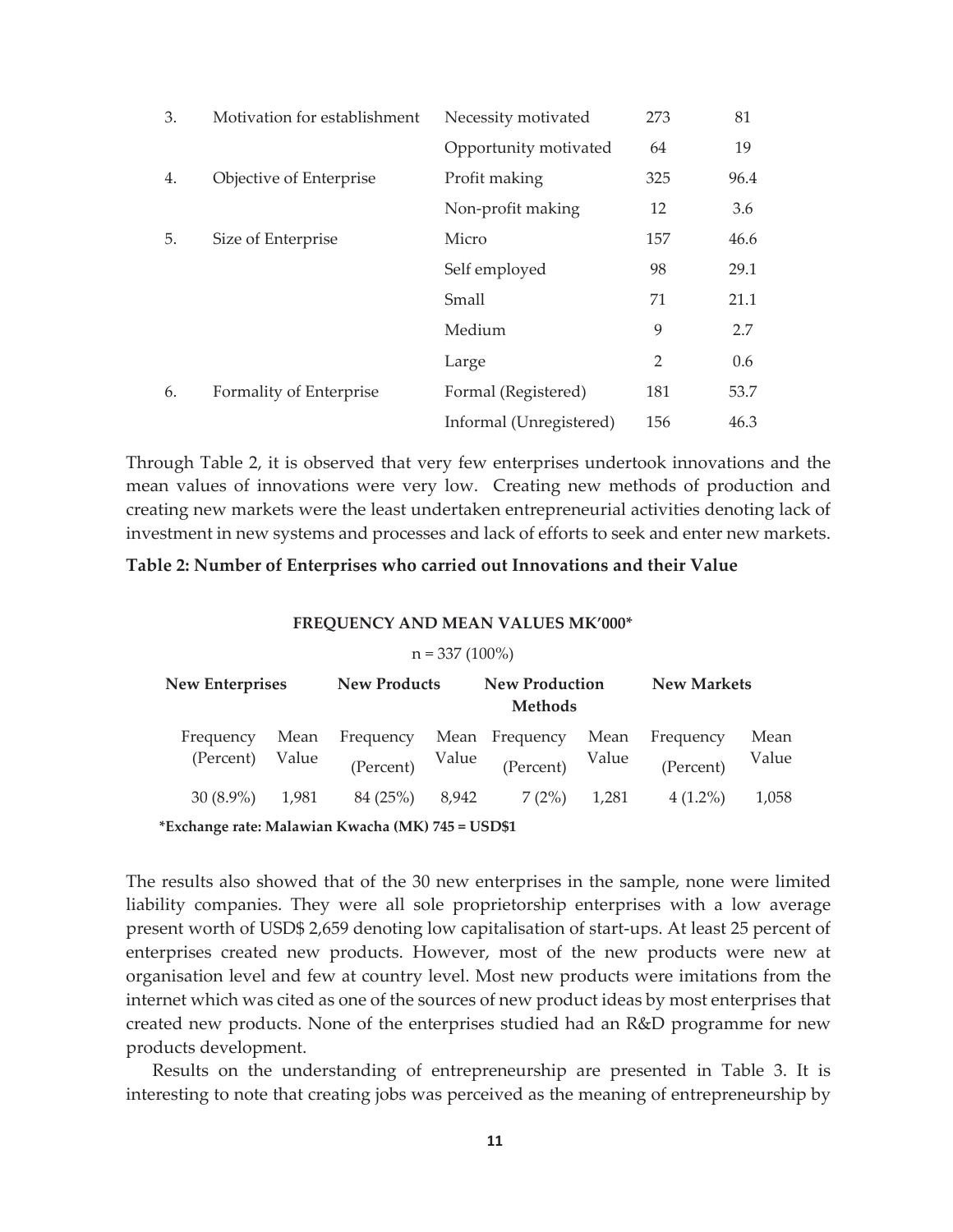some respondents. In Malawi unemployment rate is 20.4 percent (GOM, 2017). As such entrepreneurship and small business enterprises are widely promoted, among the youths and marginalised groups, in order to create jobs but what entrepreneurship means is not explained through most communication. It is however not correct to perceive entrepreneurship as creating jobs because jobs can also be created by factors other than entrepreneurship. To other respondents, entrepreneurship meant a business or an SME thereby agreeing with Acs and Virgill (2009) that SMEs are commonly perceived synonymously with entrepreneurship.

| No.            | <b>Meaning of Entrepreneurship</b> | Frequency | Percent |
|----------------|------------------------------------|-----------|---------|
| $\mathbf{1}$   | Creating Jobs                      | 55        | 16.3    |
| $\overline{2}$ | Managing own business              | 52        | 15.4    |
| 3              | Starting a new business            | 37        | 11.0    |
| $\overline{4}$ | Entrepreneurship means a Business  | 28        | 8.3     |
| 5              | Being in Self-employment           | 19        | 5.6     |
| 6              | Small and medium enterprises       | 10        | 3.0     |
| 7              | Creating innovations in businesses | 3         | 0.9     |
| 8              | Other                              | 11        | 3.3     |
| 9              | I Don't Know                       | 122       | 36.2    |
|                | <b>Total</b>                       | 337       | 100.0   |

| Table 3: Meanings of Entrepreneurship from Respondents |  |  |  |
|--------------------------------------------------------|--|--|--|
|--------------------------------------------------------|--|--|--|

Starting a new business, managing one's own business and being self employed are perceptions grounded in classical economic theories (Cantillon, 1755; Say, 1816) which were stated by 32 percent of respondents as the meaning of entrepreneurship. When that is compared to 0.9 percent of respondents who perceived entrepreneurship as creating innovations, it indicates that in Malawi, entrepreneurship is largely perceived through the classical economic theories and not the neoclassical economic theories (Schumpeter, 1934; Kirzner, 1973) which put entrepreneurship at the centre of economic development theory.

It is also striking that 36.2 percent of respondents did not know the meaning of entrepreneurship. Although most of these respondents were those with primary and secondary school education where entrepreneurship is not covered by curricula, they were the majority who operate self-employed, micro and small enterprises and represent a typical business owner/manager in Malawi. They are the people expected to be at the centre of local economic development especially in rural growth centres where entrepreneurship is one of the strategies for achieving economic growth and yet they lack knowledge about what entrepreneurship means.

The results on what the respondents considered entrepreneurial activities undertaken by their enterprises reflect the meanings of entrepreneurship held. Owning an enterprise (19.6%), creating jobs (15.7%) and the various day to day management activities (11.9%) were considered entrepreneurial activities thereby supporting the respondents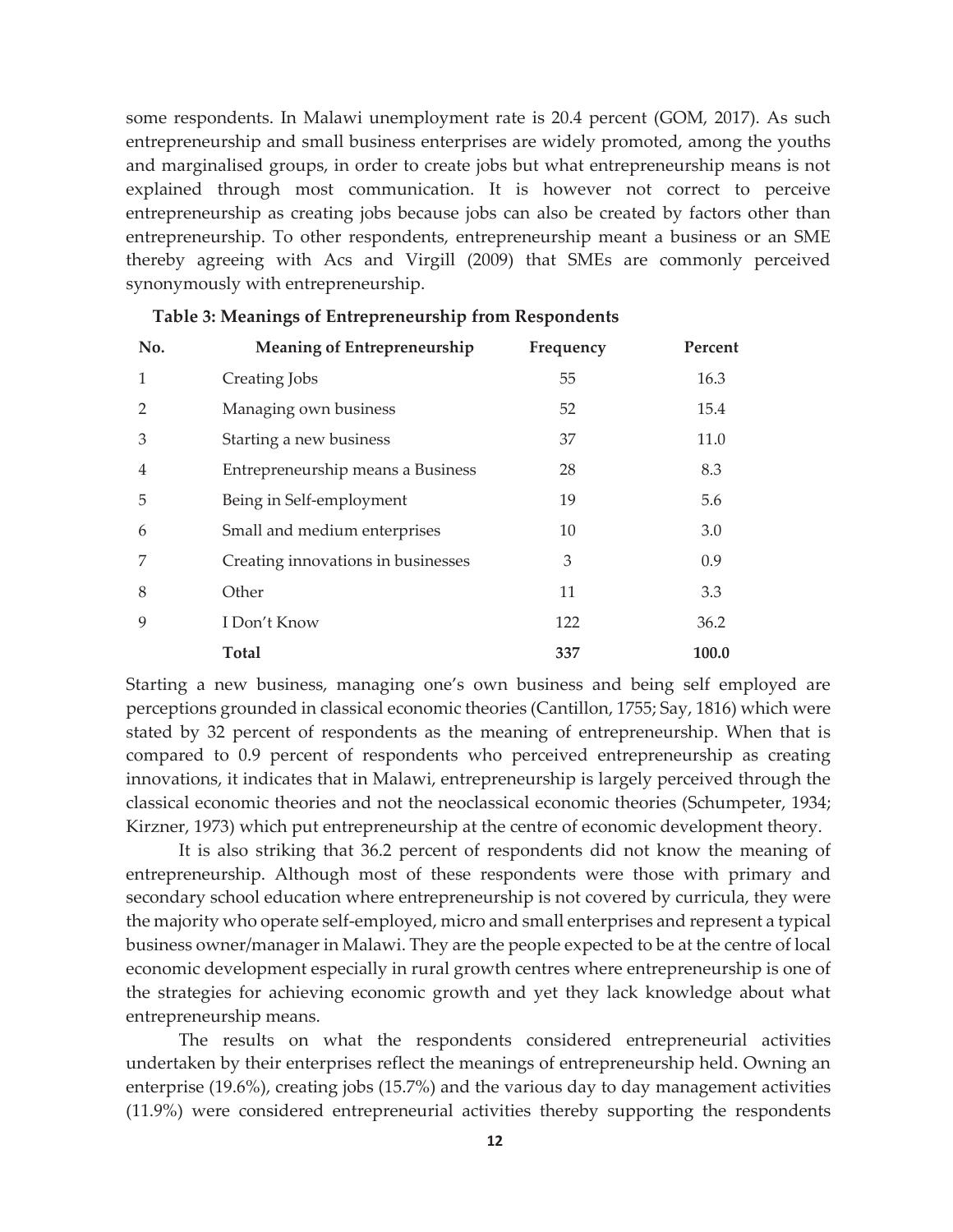understanding of entrepreneurship as creating jobs, owning and managing a business. However, some respondents (43.3%) did not know the activities undertaken which could be considered entrepreneurial whereas 9.5 percent felt that their enterprises did not undertake any entrepreneurial activities. It can therefore be summarised from the findings that entrepreneurship is commonly understood as starting a new business, managing one's own business, being in self-employment and creating jobs in the economy. This reflects the policy position in Malawi where start-ups and self-employment have been promoted and supported since the early 1980s (Masten & Kandoole, 1997) and therefore entrepreneurship intuitively means starting and managing one's own business. This understanding of entrepreneurship is reflected upon its implications in local economic development.

The meanings of entrepreneurship found among enterprises in Malawi are grounded in classical economic theories (Cantillon, 1755; Say, 1816). Various institutions are established to support and grow the SME sector and to promote entrepreneurial behaviour (Masten & Kandoole, 1997) whereas the SME Policy (GOM, 2012) focuses on improving the environment for business. But when classical and neoclassical economic theories of entrepreneurship are reflected upon, entrepreneurship grounded in classical economic theories such as undertaking self-employment, starting a new business or other petty income generating activities is found to be unproductive (Shane, 2009). It is neoclassical economic theories (Schumpeter, 1934; Kirzner, 1973) that place entrepreneurship at the centre of Economic Development Theory which guide towards productive entrepreneurship for economic development and thereby anchor the modern understanding of entrepreneurship (Henrekson & Sanandaji, 2014). Entrepreneurship is perception of opportunities and undertaking innovations (Schumpeter, 1934; Kirzner, 1973). It is opportunity motivated and it is growth oriented new firms which are productive for economic development (Stam & van Stel, 2009). Therefore the knowledge about entrepreneurship which guides institutions towards promotion and support of entrepreneurial behaviour is very important.

The understanding of entrepreneurship in Malawi is expected to influence policy on entrepreneurship promotion and support, entrepreneurship education and training, SME finance, infrastructure development and therefore overall effect on local economic development. Entrepreneurship is promoted among the youth and marginalised populations against the background of high levels of poverty and unemployment. Initiatives are undertaken to encourage many people to be self-employed, to start and run micro and small enterprises or any petty income generating activities thereby promoting entrepreneurship as starting and managing of one's own business and creating jobs in the economy.

Universities and Technical Colleges offer entrepreneurship education in their curricula. Studies link entrepreneurship education to entrepreneurial behaviour (Dickson, Solomon & Weaver, 2008) but what is perceived as entrepreneurship guides curricula development and pedagogy. The main objective of entrepreneurship education in Malawi is to enable many graduates to start and run their own business since unemployment is high in the country. With the emphasise on self-employment and graduate start-ups,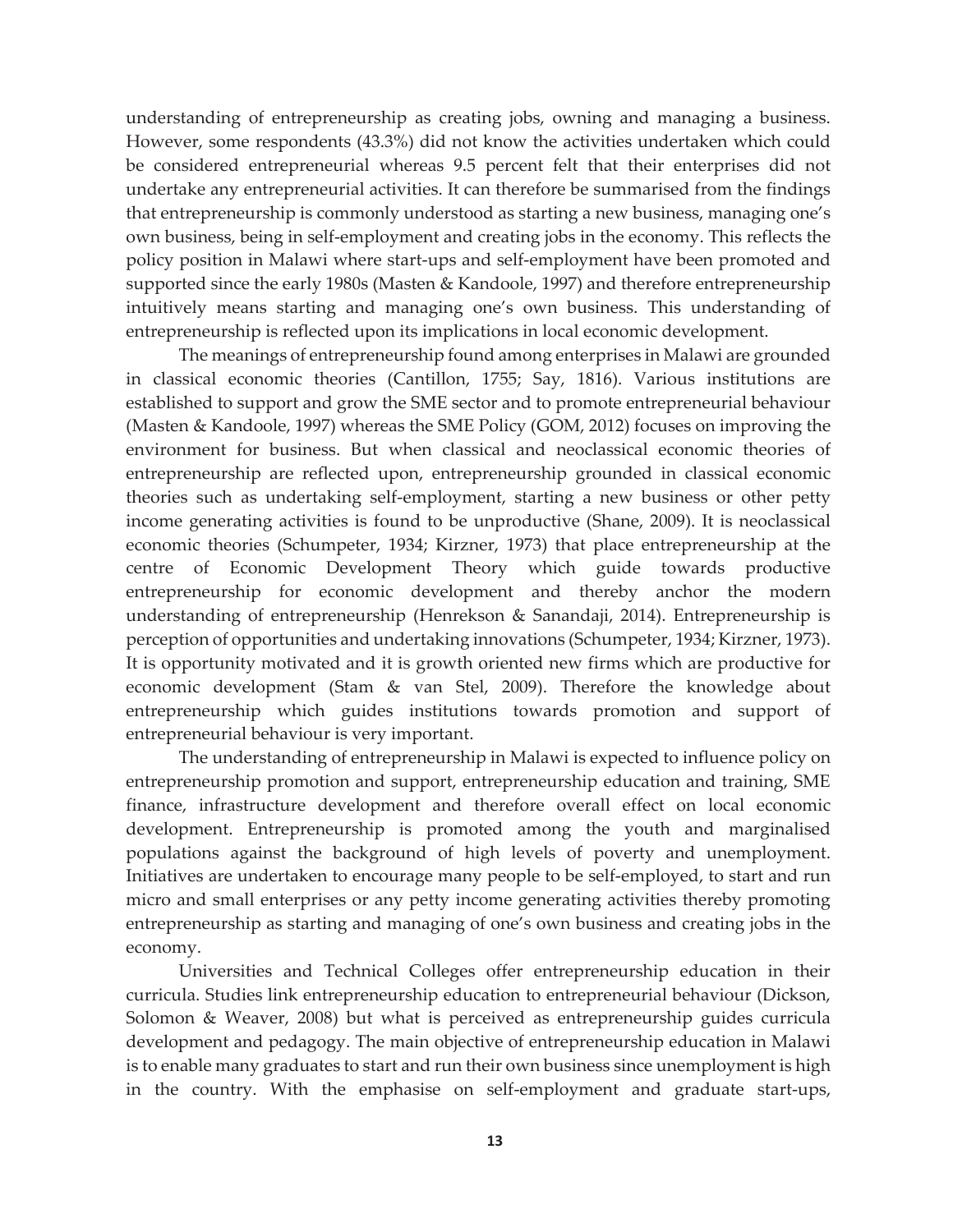entrepreneurship education is guided by the understanding of entrepreneurship as starting and running one's own business and creating jobs in the economy as found in the study. Research and development for the creation of new knowledge and innovations is not emphasised upon in current university curricula.

Doing Business report (World Bank Group, 2020) highlights improvement in access to credit in Malawi. Nonetheless, this could largely refer to access to micro credit towards subsistence oriented and petty income generating activities undertaken by marginalised women groups. There are many Micro Finance Institutions (MFI) and Savings and Credit Co-operations (SACCO) which facilitate access to credit for women empowerment. Access to finance for enterprise start-up and growth is still a major challenge among SMEs in the country although the Government initiative, the National Economic Empowerment Fund (NEEF) aims to support the youths with access to capital. SME finance is generally guided by the understanding of entrepreneurship as self-employment, creating own businesses and creating jobs in the economy. Finance for R&D and innovation is not available in Malawi.

On infrastructure development, the Ministry of Local Government and Rural Development through the Local Development Fund (LDF) is constructing rural growth centres in selected districts. The rural growth centres are expected to ignite sustained economic development and entrepreneurship is one of the key strategies for economic growth. However, among the key infrastructure being constructed are markets for micro and small traders. There is higher prevalence of subsistence oriented micro and small enterprises in rural growth centres which reflect the perceptions of entrepreneurship in the country. Rural growth centres lack in productive entrepreneurship that would anchor economic revolution which they are expected to ignite. Overall, the SME policy in Malawi (GOM, 2012) aims to support SME sector growth but the focus is on subsistence oriented enterprises which are unproductive. As a result, industries are uncompetitive with low productivity and low export drive thereby Malawi ranks poorly on the Global Competitiveness Index (Schwab, 2019). Although efforts have been directed to improve the environment for business, initiatives are inadequate to improve the entrepreneurial activities undertaken and the country ranks poorly on the Global Entrepreneurship Index as well (Acs *et al*., 2018). Therefore the country experiences higher levels of unemployment, poverty and poor macroeconomic performance despite adoption of institutions to spur entrepreneurial behaviour, the efforts to improve the environment for business and the higher TEA rates.

The context of Malawi supports studies by Stam and van Stel (2009) that entrepreneurship does not bring about economic development in developing countries. However, one of the major challenges for Malawi could be that knowledge about entrepreneurship is predominantly grounded in classical economic theories (Cantillon, 1755; Say, 1816) and guide institutions to support self-employment, subsistence oriented business start-ups and other petty income generating activities. Entrepreneurship would influence economic development if it is grounded in neoclassical economic theories (Schumpeter, 1934; Kirzner, 1973) and institutions promote and support innovation, competitiveness and high growth. Policy, education and training, SME finance and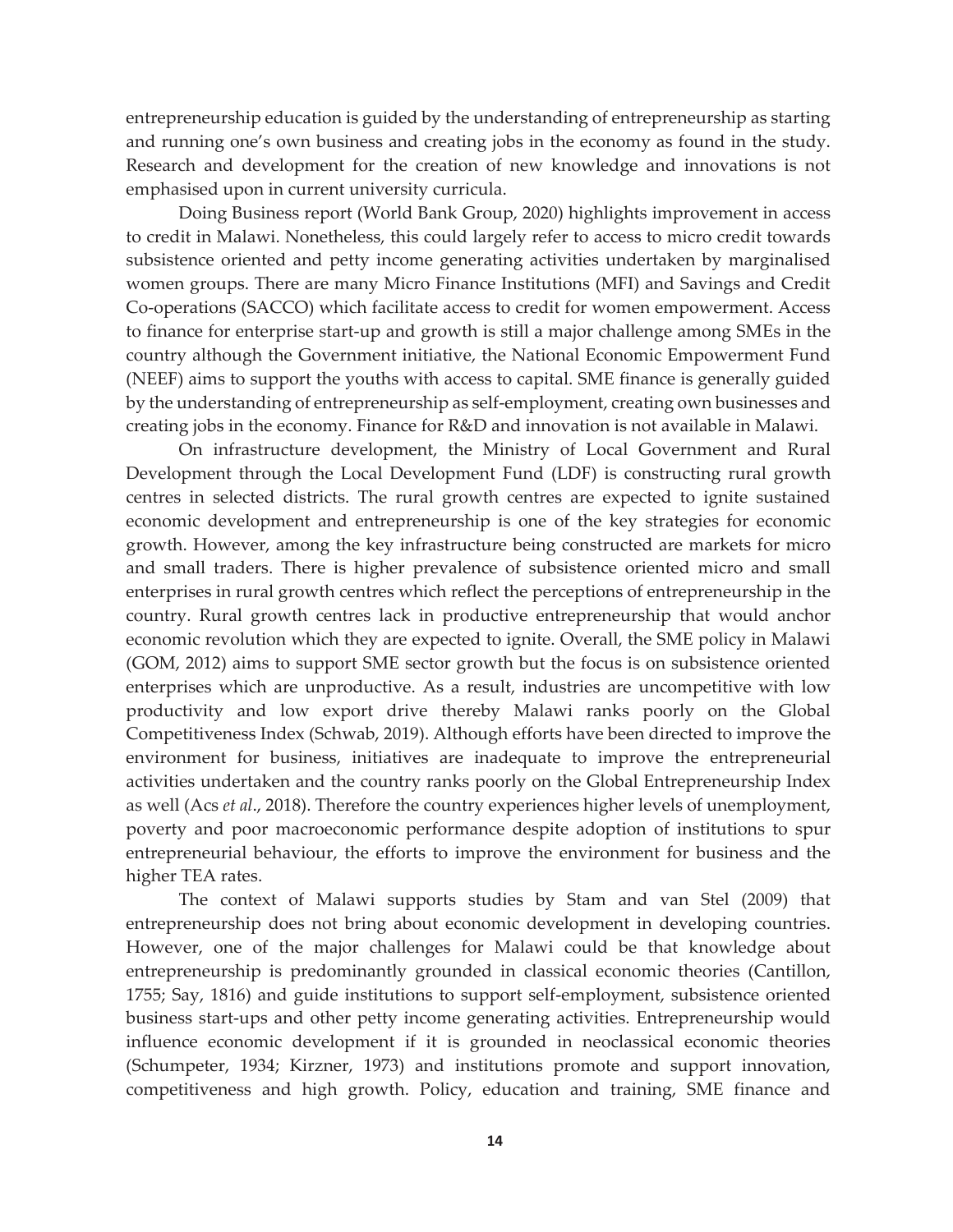infrastructure development needed to focus on supporting opportunity motivated and growth oriented firms which can enhance industry productivity and create quality jobs. There is therefore the need for key stakeholders to weigh up poverty alleviation initiatives through petty income generation activities against economic growth programmes through entrepreneurship.

## **Conclusion**

The study found that knowledge about entrepreneurship in enterprises in Malawi is grounded in classical economic theories. Entrepreneurship is predominantly defined as starting and managing one's own business, being self-employed and creating jobs in the economy. This reflects the policy position where entrepreneurship is promoted as starting a business and it is encouraged in order to create jobs. This is the understanding of entrepreneurship which guides institutions; education and training, SME finance, infrastructure development and other entrepreneurship development initiatives. However, entrepreneurship guided by the knowledge found in the study is unproductive. Economic development arises from perceiving opportunities and carrying out innovations which disrupt markets, ignite competition, enhance productivity and create more quality jobs. This is knowledge about entrepreneurship guided by neoclassical economic theories. Therefore much as initiatives are undertaken to improve the environment for business, to correct the binding constraints which affect SME sector growth, improving the knowledge about productive entrepreneurship and what is undertaken, is pertinent for economic development in Malawi.

It is recommended that SME policy and institutions which support SME sector growth and promote entrepreneurial behaviour be guided by appropriate knowledge about productive entrepreneurship. Education and training, SME finance and infrastructure development need to be grounded in modern understanding of entrepreneurship as perception of opportunities and carrying out innovations that bring change and ignite economic development. That means entrepreneurship development programmes should focus on establishing opportunity motivated and growth oriented firms rather than the subsistence oriented micro and small enterprises and other petty income generating activities. As such there is need for key stakeholders of local economic development to contrast poverty alleviation initiatives through petty income generating activities from entrepreneurship programmes for initiating economic growth.

If the context of Malawi reflects other developing countries in Sub Saharan Africa in terms of the understanding of entrepreneurship and the higher prevalence of unproductive entrepreneurial activities, then it would explain the reasons entrepreneurship does not bring expected economic development in developing countries. And thereby contribute to knowledge that despite establishing institutions and trying to create the entrepreneurial ecosystem as advocated by scholars, the knowledge about productive entrepreneurship which guides initiatives undertaken is equally important.

Studies are still required in Sub Saharan Africa to understand the prevailing knowledge about entrepreneurship which guides institutions that support entrepreneurial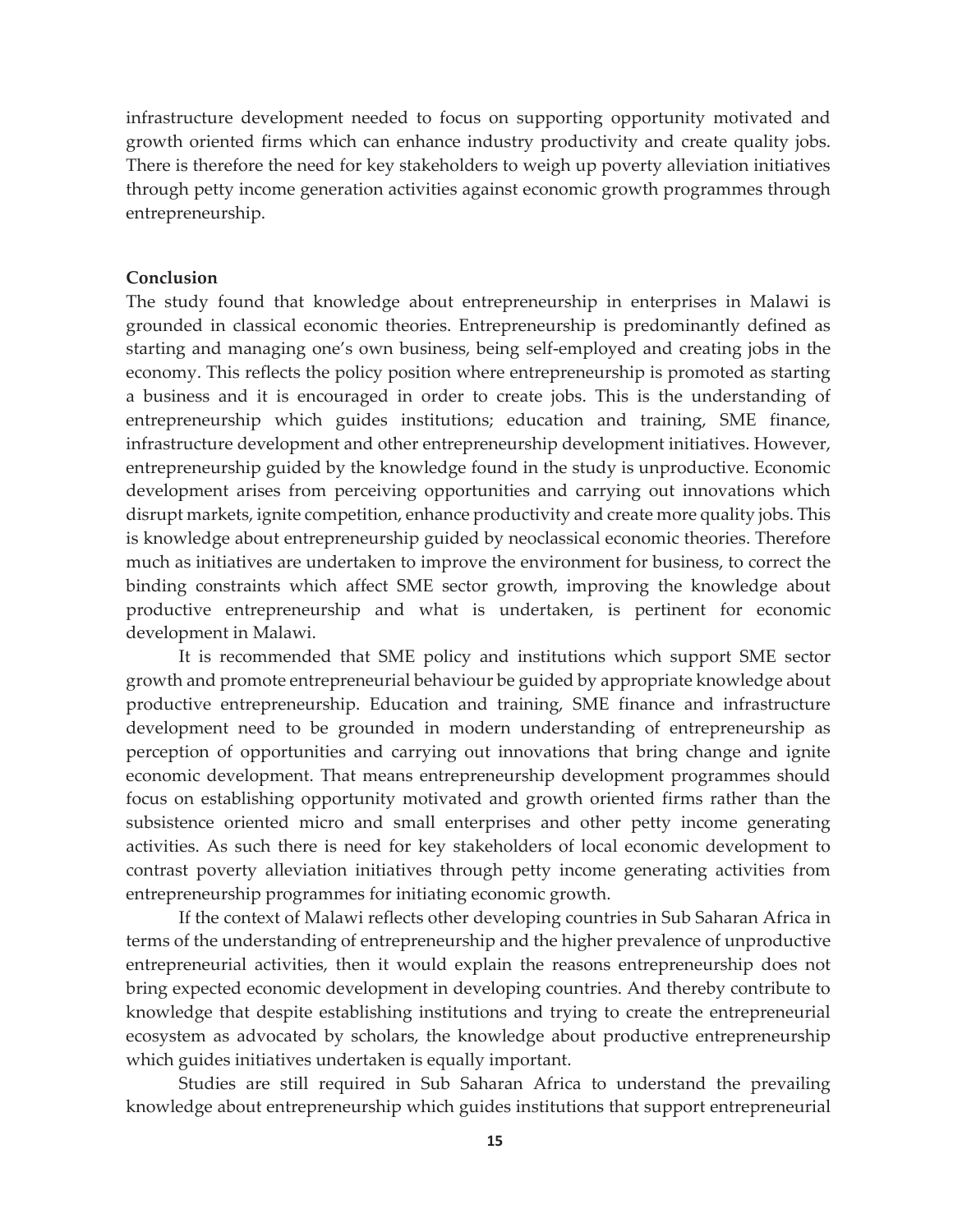behaviour and SME sector growth. Further studies are required to inform on entrepreneurial activities undertaken in developing countries, innovations carried out at organisation, country or global level and the values of such innovations in order to determine the level of productivity of entrepreneurship. That would inform policy the areas for improvement to enhance effectiveness of entrepreneurship in local economic development in developing countries.

## R**eferences**

- Acs, Z., & Mueller, P. (2008). Employment effects of Business Dynamics: Mice, Gazelles and Elephants. *Small Business Economics*, 30(1), 85-100.
- Acs, Z. J., Szerb, L., Lafuente, E., & Lloyd, A. (2018). *The global entrepreneurship index 2018.* The Global Entrepreneurship and Development Institute, Washington D.C. USA.
- Acs, Z., & Virgill, N. (2009). *Entrepreneurship in developing countries*. Jena Economic Research Papers, No. 2009, 023, Friedrich Schiller University, Jena and Max Planck Institute of Economics. Jena.
- Ajzen, I. (1991). Theory of planned behaviour. *Organizational Behaviour and Human Decision Processes,* 50, 179–211.
- Allport, G.W. (1935). Attitudes. In C.M. Murchison (Ed.), *Handbook of Social Psychology.* Winchester, MA: Clark University Press.
- Anyadike-Danes, M., Bonner, K., Hart, M., & Mason, C. (2009). *Measuring Business Growth in High Growth Firms and their contribution to employment in the UK*, NESTA.
- Auriol, E. (2013). Barriers to formal entrepreneurship in developing countries. Contribution for the Enterprise Sector: Providing employment and sharing risk, Chapter, World Bank.
- Autio, E. (2008). *High and low aspiration entrepreneurship and economic growth in low income economies.* Paper presented at the UN-WIDER Workshop on Entrepreneurship in Economic Development, Helsinki, Finland, 21-23 August.
- Ayyagari, M., Beck, T., & Demirquc-Kunt, A. (2003). *Small and medium enterprises across the globe: A new database*. Working Paper 3127, World Bank.
- Bandura, A. (1987). *Self-Efficacy: The Exercise of Control*. New York: W. H. Freeman and Company.
- Baumol, W. J. (1990). Entrepreneurship, productive, unproductive and destructive. *Journal of Political Economy,* 98(5), 893-921.
- Baumol, W. J. (1968). Entrepreneurship in Economic Theory. *American Economic Review*, 58(2), 64-71.
- Berglund, K., & Holmgren, C. (2013). Entrepreneurship education in policy and practice. *International Journal of Entrepreneurial Venturing*, 5 (1), 9-27.
- Berisha, G., & Pula, J. S. (2015). Defining small and medium enterprises: A critical review. *Academic Journal of Business Administration, Law and Social Sciences*, 1(1), 17-28.
- Bosma, N., Coduras, A., Litovsky, Y., & Seaman, J. (2012). *GEM Manual: A report on the design, data and quality control of the Global Entrepreneurship Monitor.* GEM Consortium.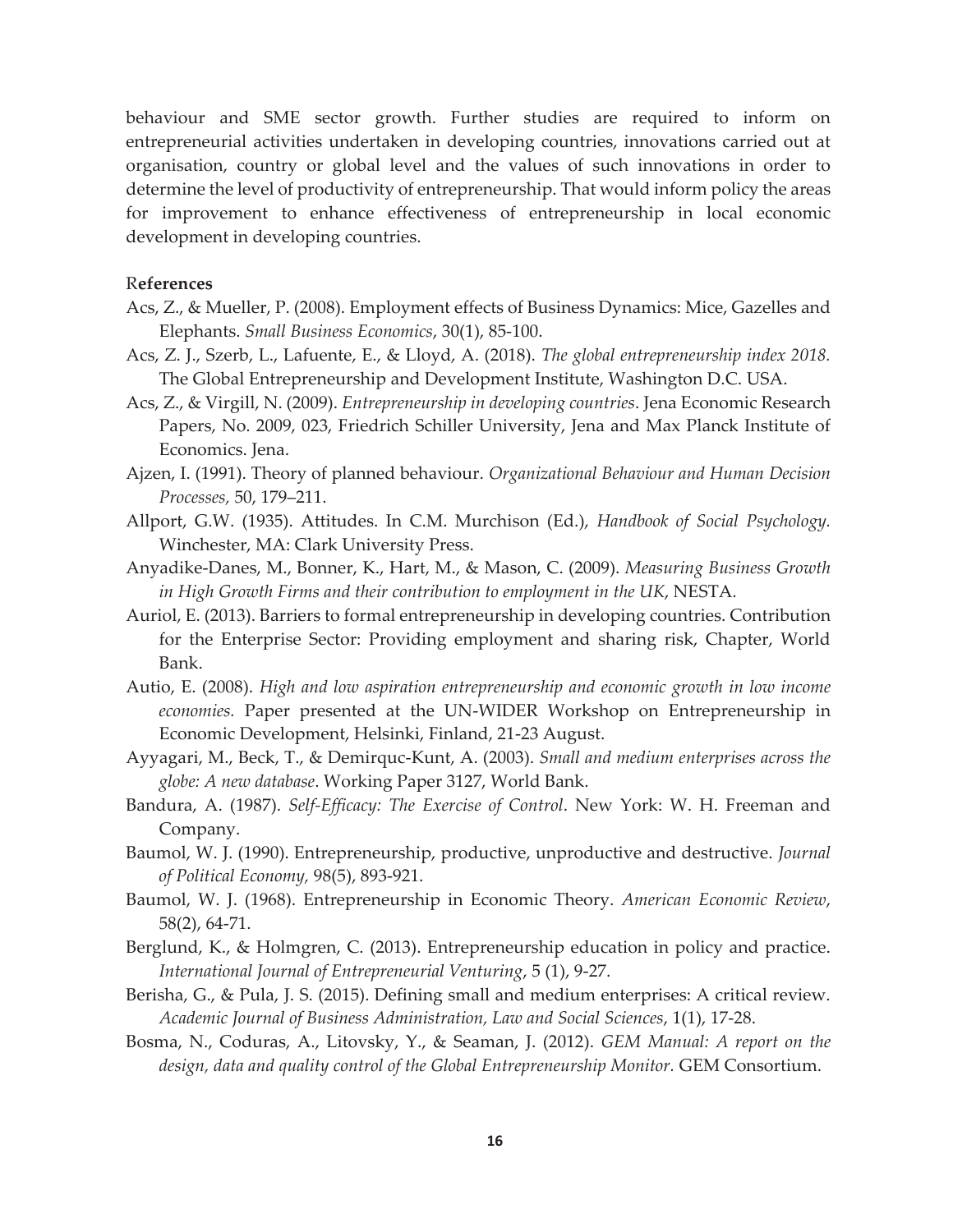- Brown, B.J., & Clow, J.E. (2007). *Glencoe Introduction to Business*, Glencoe/McGraw-Hill, New York.
- Cantillon, R. (1755). *Essay on the Nature of Trade in General*. London: Henry Higgs (edition and translation 1959).
- Cassim, S., Soni, P., & Karodia, A. (2014). Entrepreneurship policy in South Africa. *Arabian Journal of Business and Management Review*, 3(9), 29-43.
- Chen, C. C. (2014). Entrepreneurship, economic growth and employment: A case study of Taiwan. *Hitotsubashi Journal of Economics,* 55, 71-88.
- Churchill, N. C., & Lewis, V. L. (1983). *The five stages of Small Business Growth*. Harvard Business Review.
- Cole, A. H. (1959). *Business enterprise in its social setting*. Cambridge: Harvard University Press.
- Cornelius, B., Landstrom, H., & Persson, O. (2006). Entrepreneurial studies: The dynamic research front of developing social science. *Entrepreneurship Theory and Practice,* 30(3), 375-398.
- Dalious, M, Mandere, G., Jamali-Phiri, M., & Kaneka, B. (2012). *Global entrepreneurship monitor Malawi report 2012*. Global Entrepreneurship Research Association, UK.
- Dickson, P., Solomon, G., & Weaver, K. (2008). Entrepreneurial section and success: Does education matter? *Journal of Small Business and Enterprise Development*, 15(2), 239-258.
- Dollinger, M. J. (2008). *Entrepreneurship strategies and resources* (4<sup>th</sup> edition). Marsh Publications, Lombard, Illinois, USA.
- Douglas, E.J., & Shepherd, D. A. (2002). Self employment as a career choice: Attitudes, entrepreneurial intentions and utility maximization. *Entrepreneurship Theory and Practice,* 26(3), 81-90.
- Drucker, P. F. (1985). *Innovation and entrepreneurship: Practice and Principles*. New York: Harper Business.
- Evans, D. S., & Jovanovic, B. (1989). An estimated model of entrepreneurial choice under liquidity constraints. *The Journal of Political Economy*, 97, 808-827.
- Fritsch, M., & Mueller, P. (2004). The effects of new Business Formation on Regional Development over time. *Regional Studies*, 38(8), 961-975.
- Gartner, W. B. (1988). 'Who is an entrepreneur?' is the wrong question. *American Journal of Small Business,* 12(4)11-32.
- Global Entrepreneurship Monitor (2018). *Global Entrepreneurship Monitor Report 2017-2018*, Wellesley, MA, Babson College.
- Godin, K., Clemens, J., & Veldhuis, N. (2008). *Measuring entrepreneurship conceptual frameworks and empirical indicators.* Studies in Entrepreneurship and Markets, Fraser Institute, Vancouver, British Columbia, Canada.
- Government of the Federal Democratic Republic of Ethiopia (2016). *Micro and Small Enterprise Development Policy and Strategy.* Ministry of Urban Development and Housing.
- Government of Malawi (2017b). *Economic development document for Malawi.* Ministry of Finance Economic Planning and Development, Lilongwe, Malawi.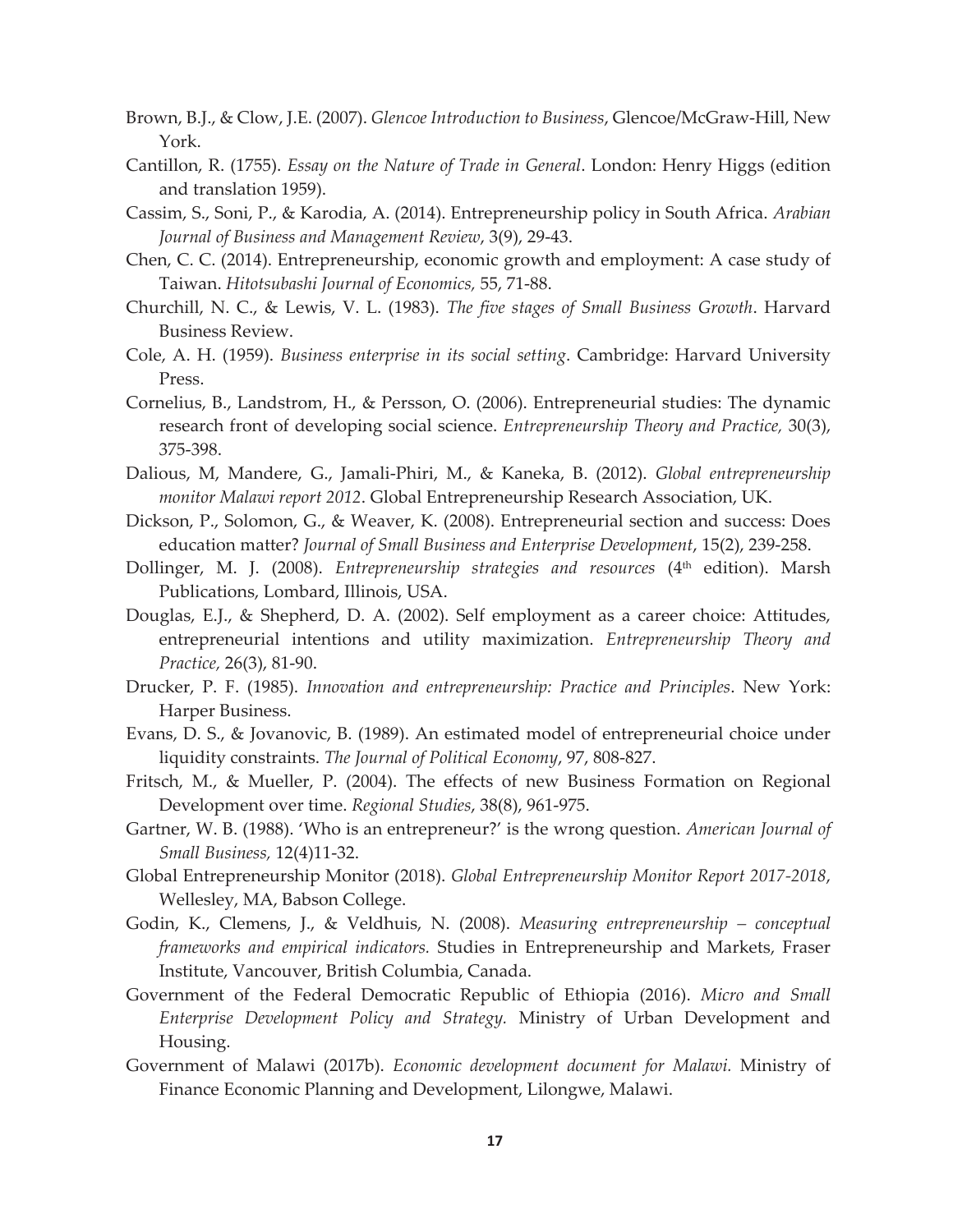- Government of Malawi (2012). *Micro, Small and Medium Enterprises Policy Strategy for the Republic of Malawi: Enabling Enterprise Growth in Malawi (2012-2017).* Ministry of Trade and Industry, Malawi.
- Gries, T., & Naude, W. A. (2011). Entrepreneurship and human development: A capability approach. *Journal of Public Economics*, 3(1), 216-224.
- Henrekson, M. & Sanandaji, T. (2014). Small business activity does not measure entrepreneurship. *National Academy of Sciences*, 111(5), 1760-1765.
- Hessels, J., & van Stel, A. (2011). Entrepreneurship, export orientation and economic growth. *Small Business Economics*, 37: 255-268.
- Hidayet, K., Canan, S., Onur, S., & Hakam, M. (2010). *The importance of SMEs in developing economies.* 2nd International Symposium on Sustainable Development, June, 8-9, Sarajevo.
- Hisrich, R., Peters, M., & Shepherd, D. (2009). *Entrepreneurship*. McGraw-Hill.
- Hornaday, J., & Bunker, C. (1970). The nature of the entrepreneur. *Personnel Psychology,* 23, 47-54.
- Hoselitz, B. F. (1952). Entrepreneurship and Economic Growth. *American Journal of Economics and Sociology*, 12(1), 97-110.
- Howell, R. P. (1972). Comparative profiles: Entrepreneurs versus the hired executive: San Francisco peninsula semiconductor industry. In A. C Cooper & J. L. Kornives (Eds.) *Technical entrepreneurship: A symposium*. Milwaukee: Centre for Venture Management, 47-62.
- Hull, D. L., Bosley, J. J., & Udell, G. G. (1980). Reviewing the heffalump: Identifying potential entrepreneurs by personality characteristics. *Journal of Small Business Management*, 18, 11-18.
- International Labour Organisation (2015). *Small and medium-sized enterprises and decent and productive employment creation*. International Labour Conference, 104<sup>th</sup> Session, International Labour Office, Geneva.
- Kirby, D. (2003). *Entrepreneurship.* McGraw-Hill.
- Kirzner, I. (1973). *Competition and Entrepreneurship*, Chicago: University Press, Chicago.
- Knight, F. H. (1921). *Risk, uncertainty and profit.* Houghton Mifflin, Boston.
- Kuratko, D. F., & Hodgetts, R. M. (2007). *Entrepreneurship: Theory, process and practice*, (7<sup>th</sup> Edition), Thomson South-Western.
- Lafuente, E., Acs, Z., & Szerb, L. (2018). *The entrepreneurship paradox: More entrepreneurs are not always good for the economy- The role of the entrepreneurial ecosystem on economic performance in Africa*. SSRN Working Paper Series.
- Lee, C. J. (2011). Understanding bank service quality in customers' terms: an exploratory analysis of top-of-mind definition. *International Journal of Business and Social Sciences*, 2(21).
- Lee, K., & Xin, S. (2015). Firm size and economic growth in China. *Journal of International and Area Studies,* 22(1), 93-112.
- Legas, H. (2015). Challenges to entrepreneurial success in Sub Saharan Africa: A comparative perspective. *European Journal of Business and Management,* 7(11), 23-35.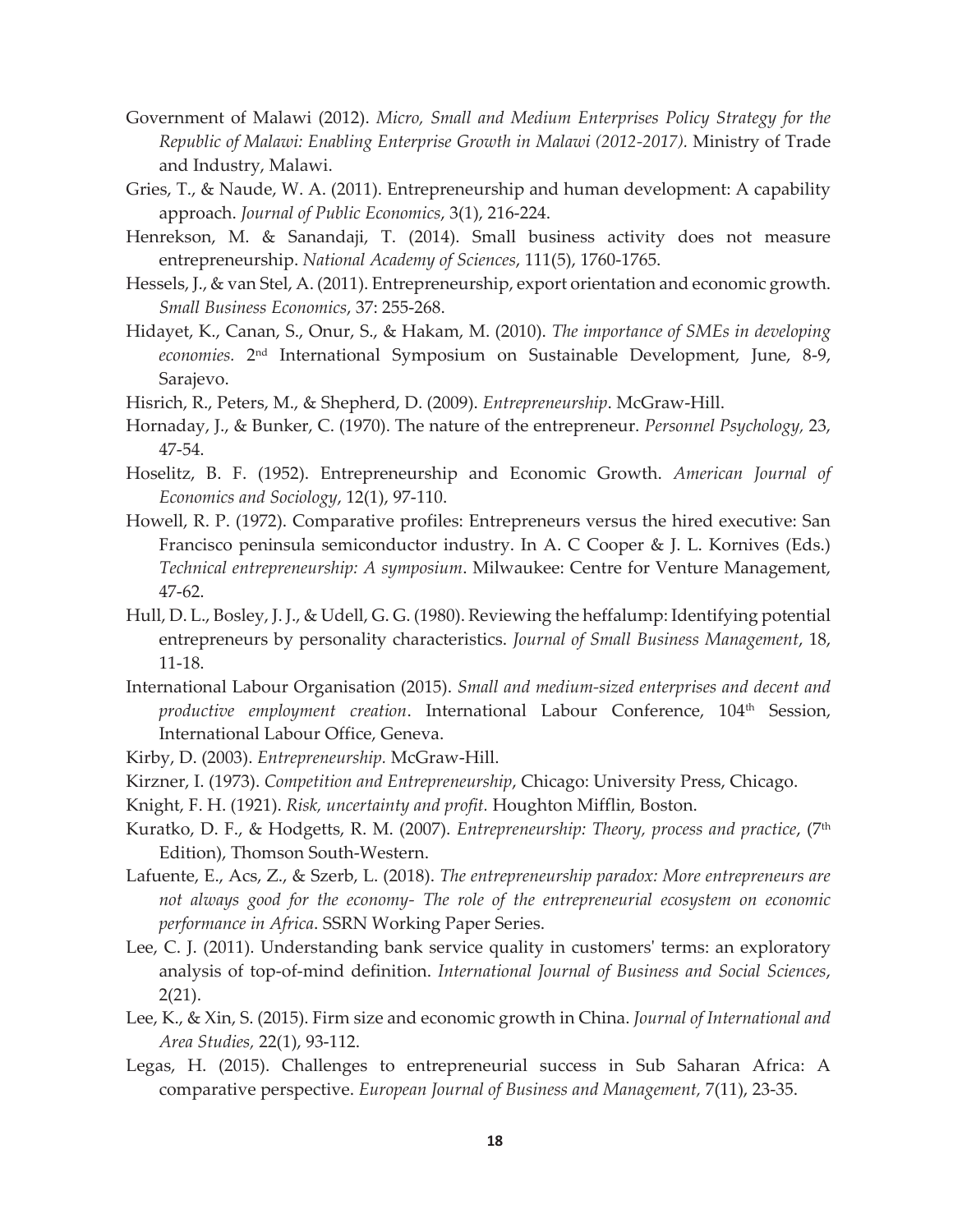- Leibenstein, H. (1968). Entrepreneurship and development. *American Economic Review*, 58(2).
- Mamburu, M. (2017). *Defining high-growth firms in South Africa*. WIDER Working Paper 2017/107, UNU-WIDER.
- Masten, J., & Kandoole, B. (1997). *The capacity of small and medium enterprises support in Malawi to support small business expansion*. Lilongwe, Malawi: Malawi Institute of Management.
- Meressa, H. A. (2020). Growth of micro and small scale enterprises and its driving factors: Empirical evidence from entrepreneurs in emerging region of Ethiopia. *Journal of Innovation and Entrepreneurship*, 9(11), 1-22.
- Mescon,  $T_{\nu}$ , & Montanari, J. (1981). The personalities of independent and franchise entrepreneurs: An empirical analysis of concepts. *Journal of Enterprise Management*, 3(2), 149-159.
- Munemo, J. (2012). Entrepreneurship in developing countries: Is Africa different? *Journal of Developmental Entrepreneurship*, 17(1), 1-12.
- Mwatsika, C. (2018). The ecosystem perspective of entrepreneurship in local economic development. *Journal of Economics and Sustainable Development,* 9(12), 94-114.
- Mwatsika, C., Kambewa, P., & Chiwaula, L. (2018). Untangling the concept of entrepreneurship towards a common perspective. *African Journal of Business Management*, 12(14), 451-470.
- Olawale, F., & Garwe, D. (2010). Obstacles to the growth of new SMEs in South Africa: A principal component analysis approach. *African Journal of Business Management*, 4(5), 729-738.
- Organisation for Economic Cooperation and Development (2019). *OECD SME and Entrepreneurship Outlook: Policy Highlights.* OECD.
- Organisation for Economic Cooperation and Development (2010). *High growth enterprises: What governments can do to make a difference, OECD studies on SMEs and entrepreneurship*. Organisation for Economic Cooperation and Development, Paris.
- Organisation for Economic Cooperation and Development (2004). Promoting Entrepreneurship and innovative SMEs in a Global economy: Towards a more responsible and inclusive globalization, 2nd OECD Conference of Ministers responsible for SMEs, Istanbul, Turkey, OECD.
- Republic of Namibia (2016). *National Policy on Micro, Small and Medium Enterprises in Namibia, 2016-2021*. Ministry of Industrialization, Trade and SME Development, Namibia.
- Republic of Rwanda (2010). *Small and Medium Enterprises Development Policy*. Ministry of Trade and Industry, Rwanda.
- Republic of Uganda (2015). *Uganda Micro, Small and Medium Enterprises Policy: Sustainable MSMEs for wealth creation and socio-economic transformation*. Ministry of Trade, Industry and Cooperatives, Uganda.
- Republic of Zambia (2008). *The Micro, Small and Medium Enterprise Development Policy.*  Ministry of Commerce, Trade and Industry, Zambia.